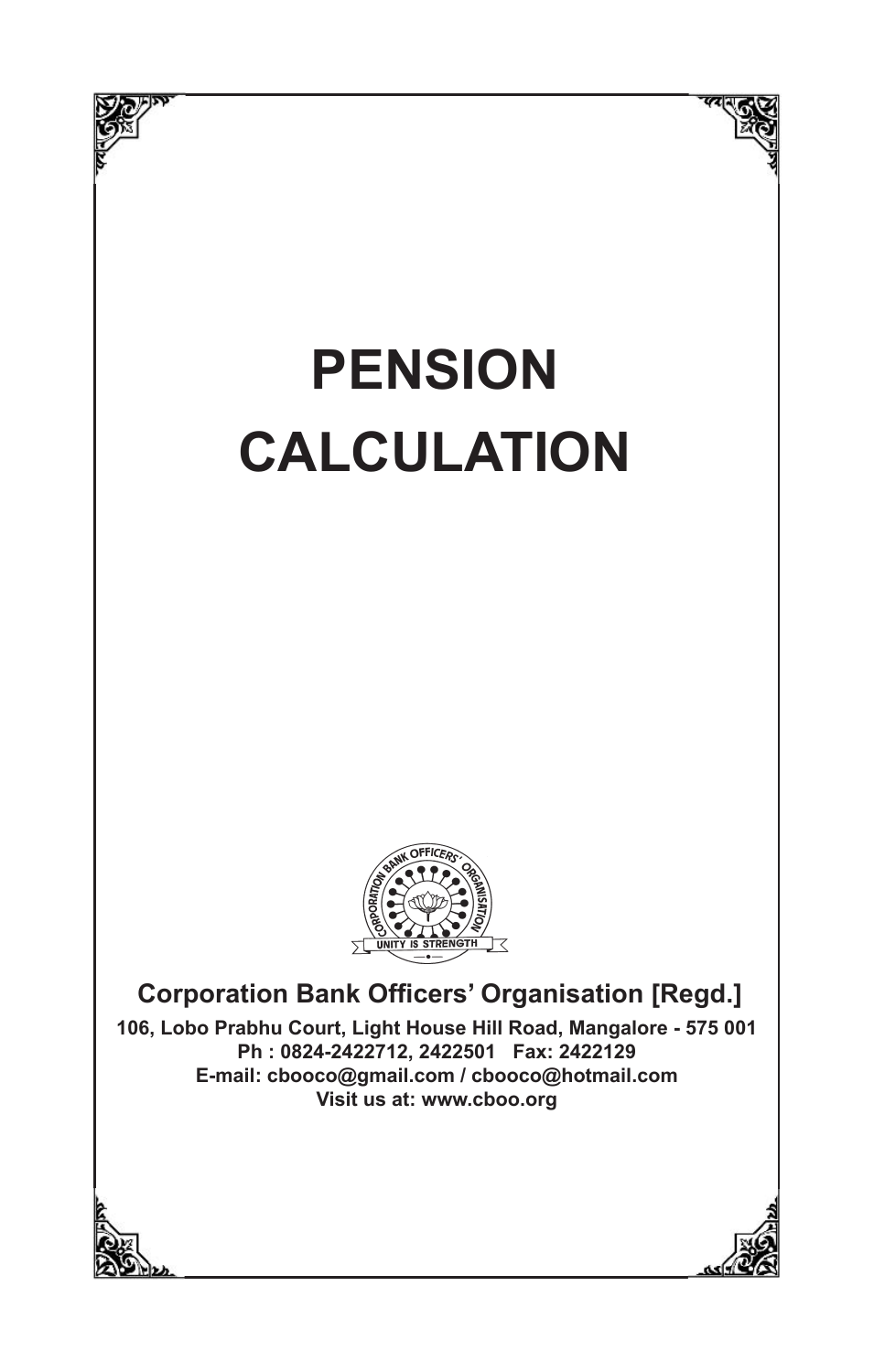# **FOREWORD**

Provident Fund, Pension and Gratuity are the three major retirement benefits available to any officer in the Bank. However, often it is noticed that the officers find it difficult to calculate the retirement benefits themselves and seek the assistance of Central Office. With more than fifty per cent officers scheduled to retire within next five years, there is a need to enable the officer to provide guidance in this regard.

Regarding Provident Fund there is no need for any clarification, as the officer gets annual statement of account from the Bank every year. However, Pension and Gratuity calculation requires a little more understanding of different provisions of the scheme / provisions under different laws. In this booklet, an effort is made to enable the officer to understand the concept and the steps in calculating his terminal benefits under Pension Scheme /Gratuity. Sri S. Ramachandrappa, Joint General Secretary has taken pains to simplify the whole process by providing the relevant provisions under the Scheme supported by innumerable examples. His efforts are laudable and we are sure the officers will find the booklet very useful in calculating their terminal benefits by themselves.

The officers who have joined the industry on or after 1<sup>st</sup> April 2010 are covered under New Pension Scheme (NPS). Hence, a chapter on NPS is also provided to enable them to understand the scheme.

We welcome the feedback from the officers so as to enable us to improve upon it.

**[ D. N. PRAKASH ] PRESIDENT**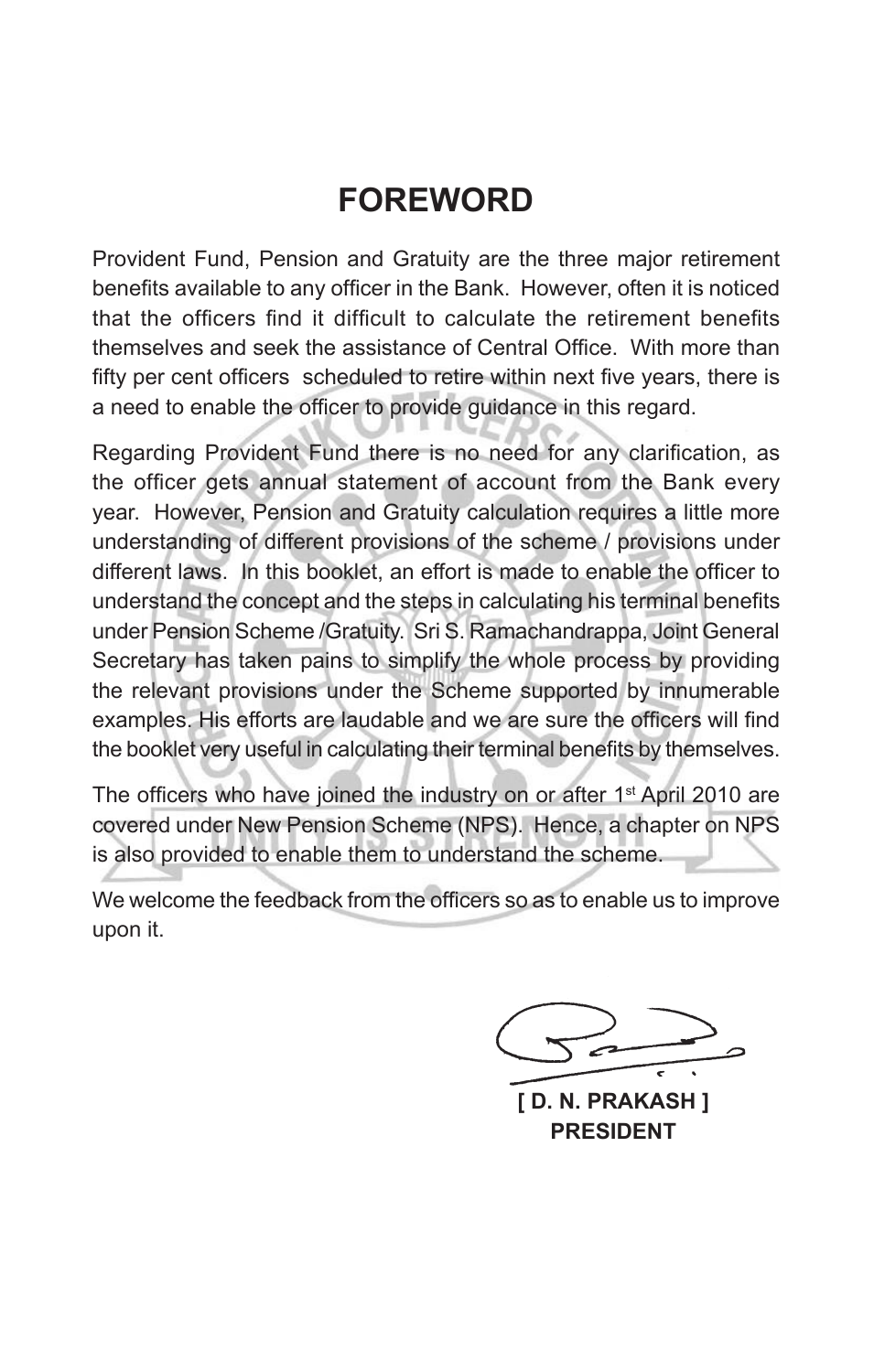### **DEFINED BENEFIT PENSION SCHEME**

Pension is a social security measure which provides a regular income after retirement. It also takes care of the effect of erosion in money value due to inflation. The scheme is aimed at providing the retired officer a decent standard of living.

Payment of Pension as superannuation benefit was introduced in the banking industry in 1995/1996 as a part of Bipartite Settlement between the unions in the industry and Indian Banks' Association. As a result, pension scheme was made part of service condition in lieu of Provident Fund at the option of the officer.

## **Corporation Bank (Employees') Pension Regulations, 1995**

The pension regulations apply to all employees who are in services of the Bank on or after 01<sup>st</sup> January 1986 but before 01.04.2010. For other details, kindly refer CBOO Manual on OSR (Page No.205-254).

#### **Pension Eligibility**

An employee is eligible for pension **on superannuation** or **on voluntary retirement** from service.

| Superannuation<br><b>Pension</b>                                                                                                                                                                                                                              | <b>Pension on</b><br><b>Voluntary</b><br><b>Retirement</b> | <b>Invalid</b><br><b>Pension</b>                                                                                                                                                                                                                                          | Compassionate<br><b>Allowance</b>                                                                                                                                                                                                                                                                                                                                    | <b>Compulsory</b><br><b>Retirement</b><br><b>Pension</b>                                                                                                                                                                                                                           |
|---------------------------------------------------------------------------------------------------------------------------------------------------------------------------------------------------------------------------------------------------------------|------------------------------------------------------------|---------------------------------------------------------------------------------------------------------------------------------------------------------------------------------------------------------------------------------------------------------------------------|----------------------------------------------------------------------------------------------------------------------------------------------------------------------------------------------------------------------------------------------------------------------------------------------------------------------------------------------------------------------|------------------------------------------------------------------------------------------------------------------------------------------------------------------------------------------------------------------------------------------------------------------------------------|
| Shall be granted to Shall be granted to<br>an employee who an employee who<br>has retired on his has completed<br>attaining the age $ 20$ years of<br>of Superannuation  <br>(Refer Pension after 01.11.1993)<br>Regulation 28 for (Refer Pension<br>details) | service on or<br>Regulation 29 for<br>details)             | employee who<br>has rendered<br>minimumm 10<br>years of service<br>and retired<br>from service<br>on or after 01 <sup>st</sup><br>November<br>1993<br>$\circ$ n<br>account of any<br>bodily or mental<br>infirmity, which<br>permanently<br>incapacitates<br>him from the | Shall be An employee<br>granted to an who is dismissed<br>or removed or<br>terminated from<br>service shall forfeit<br>his pension.<br>Provided that the<br>authority higher<br>than the authority<br>competent to<br>dismiss or remove<br>or terminate him<br>from service may.<br>if such dismissal,<br>removal<br>0 r<br>termination is on<br>or after 01.11.1993 | An employee<br>compulsorily<br>retired from<br>service as a<br>penalty on or<br>after 01.11.1993<br>terms<br>i n<br>Disciplinary<br>and Appeal<br>Regulations or<br>Settlement, by<br>the authority<br>higher than<br>the Competent<br>Authority to<br>impose such<br>penalty, may |

## **Different classes of Pension**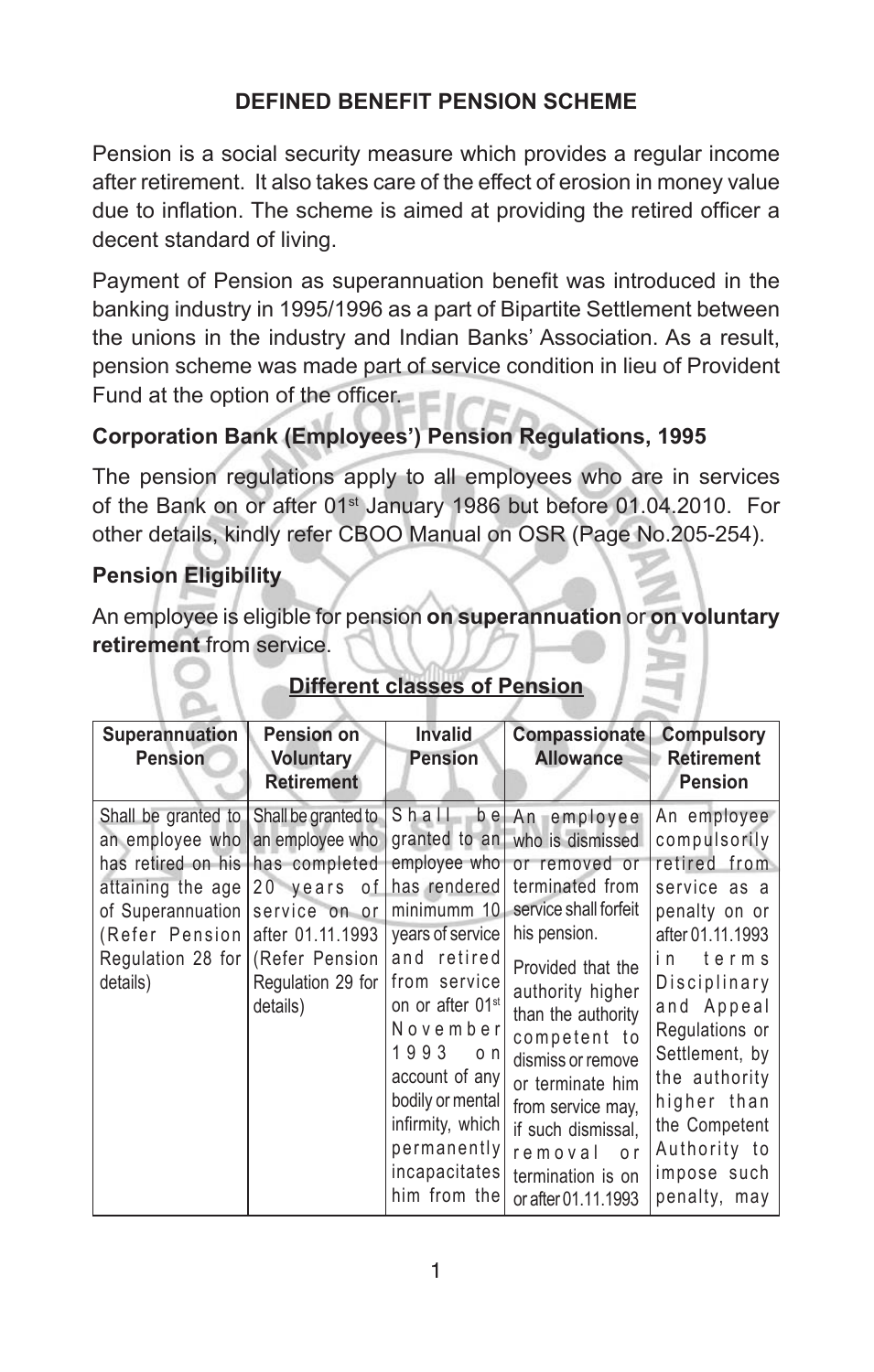| Superannuation<br><b>Pension</b> | Pension on<br><b>Voluntary</b><br><b>Retirement</b> | <b>Invalid</b><br><b>Pension</b>                               | Compassionate<br><b>Allowance</b>                                                                                                                                                                                                                                                                                                                                                                                                                                                                                    | <b>Compulsory</b><br><b>Retirement</b><br><b>Pension</b>                                                                                                                                                                                                                                    |
|----------------------------------|-----------------------------------------------------|----------------------------------------------------------------|----------------------------------------------------------------------------------------------------------------------------------------------------------------------------------------------------------------------------------------------------------------------------------------------------------------------------------------------------------------------------------------------------------------------------------------------------------------------------------------------------------------------|---------------------------------------------------------------------------------------------------------------------------------------------------------------------------------------------------------------------------------------------------------------------------------------------|
|                                  |                                                     | service.<br>(Refer<br>Pension<br>Regulation<br>30 for details) | and the case is<br>deserving special<br>consideration,<br>may sanction a<br>Compassionate<br>Allowance not<br>exceeding the<br>pension which<br>would have been<br>admissible to him<br>on the basis of the<br>qualifying service<br>rendered up to<br>the date of his<br>dismissal, removal<br>or termination. The<br>Compassionate<br>Allowance to be<br>sanctioned should<br>not be less than<br>minimum pension<br>as admissible<br>under Pension.<br>Regulations. (See<br>Pension Regulation<br>31 for details) | be granted at a<br>rate not less than<br>2/3rd of eligible<br>pension and<br>not more than<br>full pension on<br>the date of his<br>compulsory<br>retirement. The<br>pension to be<br>granted should<br>not be less than<br>Rs.375.00 p.m.<br>(See Pension<br>Regulation 33<br>for details) |

**MINIMUM PENSION (Pension Regulation 36):**

Minimum Pension payable shall be **Rs.5030.00 (Rupees Five thousand nine hundred thirty only)** in respect of an employee other than part time employee who retired on or after 01.04.1998.

# **DEARNESS ALLOWANCE (DA) [Pension Regulation 37]:**

DA shall be granted on Basic Pension or Family Pension or on Compassionate Allowance also as per the rates specified. With effect from 01.11.2007 the DA is neutralized to 100%. All the employees retiring /retired after 01.11.2007, DA is paid for every 4 points over 2836 points in the monthly average of AICP index for Industrial Workers in the series 1969=100 at the rate of 0.15 % on Basic Pension.

Dearness Allowance shall be allowed **on full Basic Pension even after commutation.**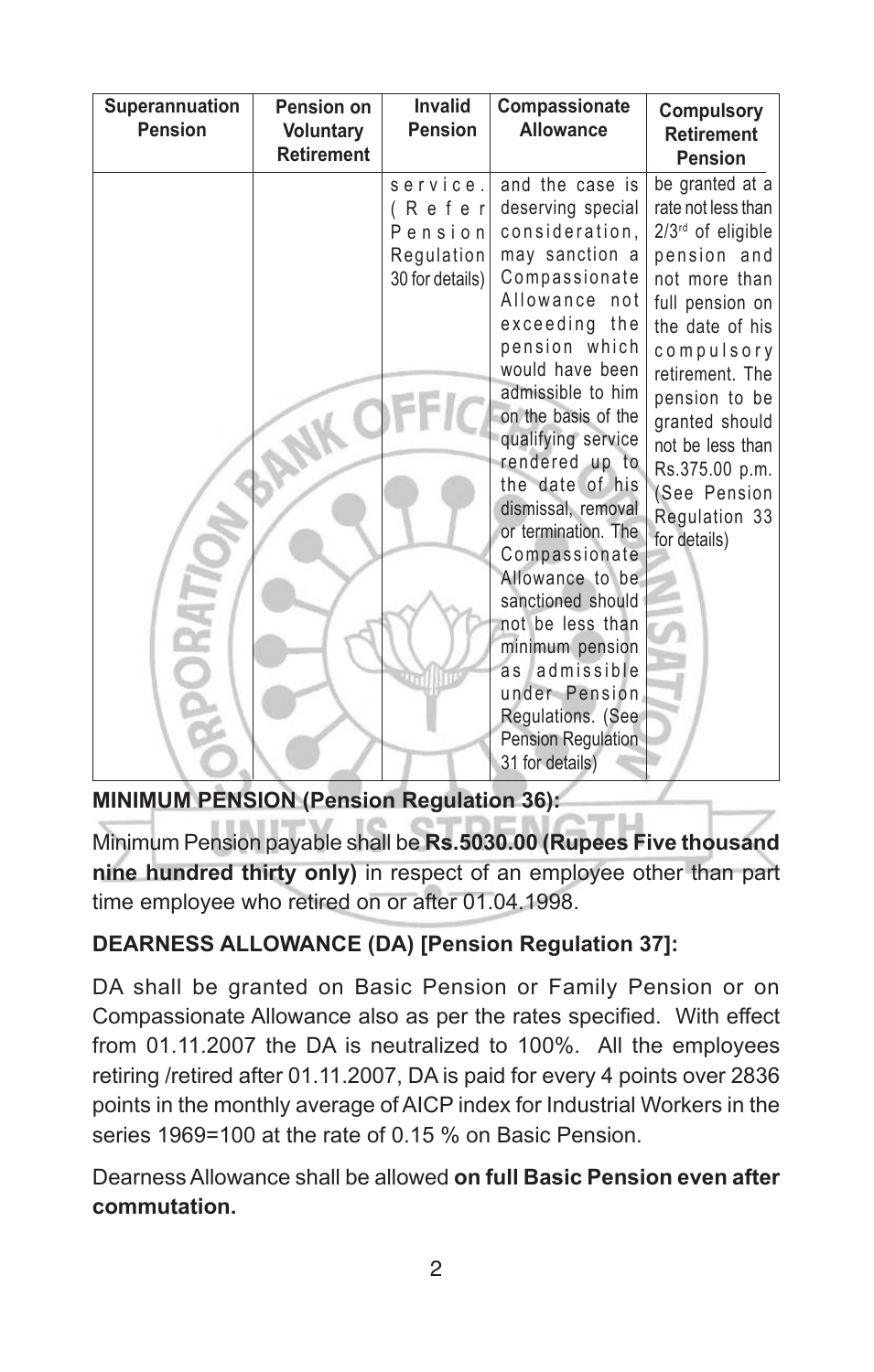Pensioner whose basic pension is less than the minimum pension but the aggregate of basic pension and additional pension is more than the minimum pension shall draw dearness allowance as applicable to minimum pension.

## **QUALIFYING SERVICE (Pension Regulation 14 to 27):**

**An employee who has rendered a minimum service of 10 years in the bank on the date of retirement or the date on which he is deemed to have retired shall be eligible for pension.** The Qualifying service will be reckoned from the day on which employee took charge of the post. Service on probation is also counted. All kinds of Leave availed during service is reckoned for calculation of qualifying service except the Extra Ordinary Leave on Loss of Pay.

ELOP sanctioned, **not exceeding 12 months** during the entire service and the sanctioning authority while sanctioning has directed that such leave not exceeding 12 months during the entire service may be counted as service for pension will be reckoned.

Period spent during training will also count as qualifying service.

**Broken period of Service:** If the service of an employee includes broken period, in such cases, broken period of service less than one year but more than 6 months, shall be treated as one year. If such broken period is less than or equal to 6 months, the same shall be ignored.

**Period of Suspension:** Period of suspension shall count for qualifying service where on conclusion of enquiry, the employee is fully exonerated or the suspension is held as unjustified. In all other cases, the period of suspension **shall not** be counted for qualifying service **unless Disciplinary Authority passes an order to the contrary.**

#### **Forfeiture of Service (Pension Regulation 22):**

Resignation or Dismissal or Removal or Termination of an employee from the services of the Bank shall result in forfeiture of his entire past service and shall not qualify for pensionary benefits.

#### **Addition to Qualifying Service:**

An employee shall be eligible to add to his service **qualifying for superannuation pension (not for any other pension)** the actual period not exceeding one fourth of the length of his service or the actual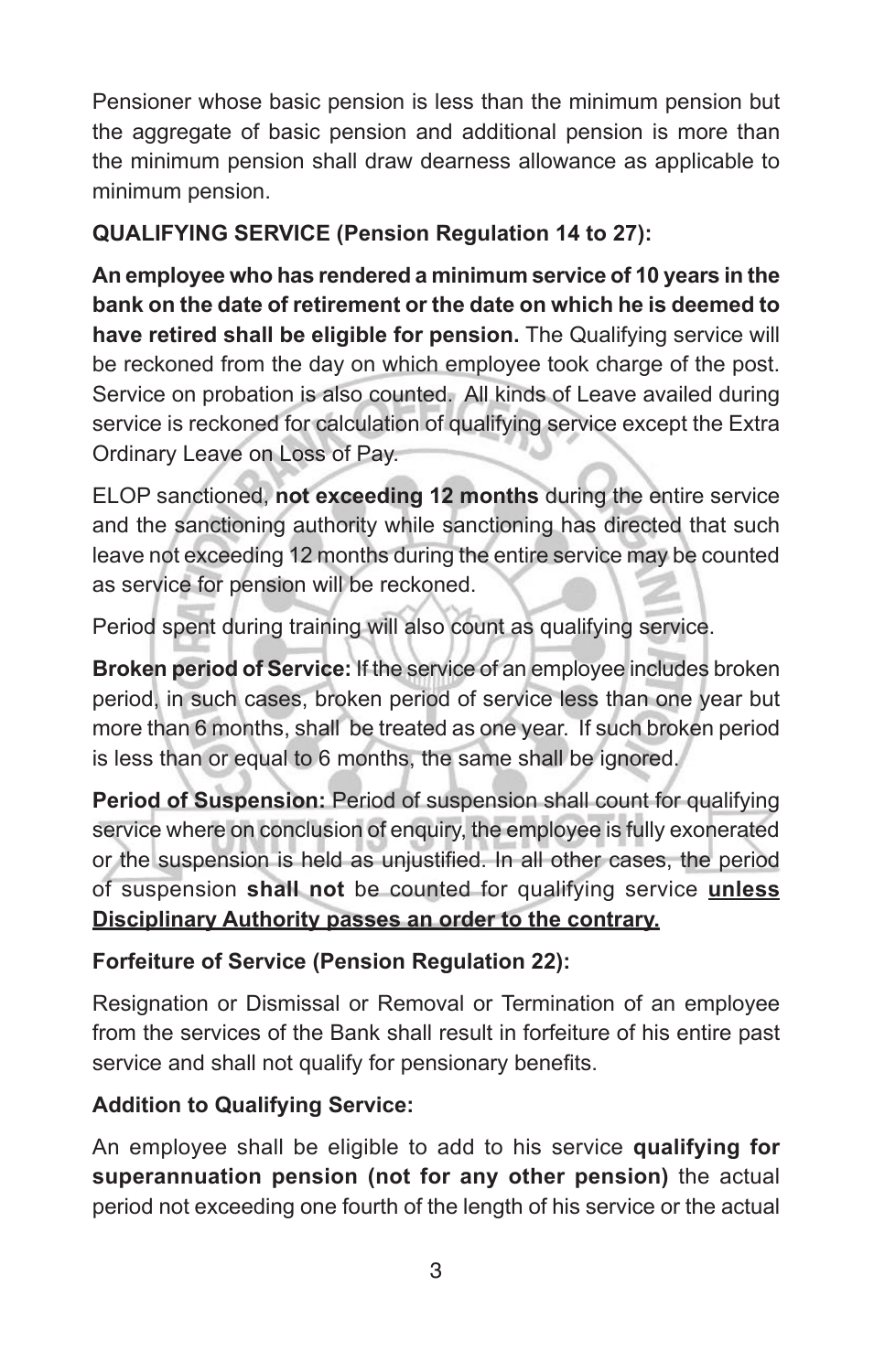period by which his age at the time of recruitment exceeded the upper age limit specified by the Bank for direct recruitment or **a period of 5 years, whichever is less.**

Provided that this concession shall not be admissible to an employee, if his actual qualifying service at the time he quits the service in the Bank is less than 10 years.

**NOTE: A minimum of 33 years of service is prescribed to become eligible for full superannuation pension and employees with less than 33 years of service would get proportionate pension. However, an employee who opts for VRS under Pension Regulation 29 after 28 Years of service is eligible for additional qualifying service of not more than 5 years provided the total qualifying service rendered by the employee shall not exceed 33 years and it does not take him beyond the date of superannuation.**

## **COMMUTATION**

Commutation means availing the future pension in one lump sum at a discounted value repayable at 12% p.a. Pensioner is entitled to commute either for lump sum payment of a fraction not exceeding 1/3<sup>rd</sup> of his Pension.

The commuted amount will be recovered in monthly installments for a period of 15 Years. Commutation of pension is determined based on the age factor of the pensioner. Commutation values applicable for different age is furnished in CBOO Manual on OSR (Page No. 229). Higher the age, the lesser the commutation value whereas lesser the age, higher will be the commutation amount.

The commuted amount has to be repaid in 15 years in monthly instalments with interest, which works out at 12.00% p. a. approximately.

Once the commuted amount is fully repaid, the full pension will be restored and the pensioner is further eligible to commute the pension.

Please note that **family pension cannot be commuted.**

**IMPORTANT: In case of death of the pensioner who had commuted his pension, no further recovery of commutation is permitted from family pension. It implies that if the pensioner who has availed**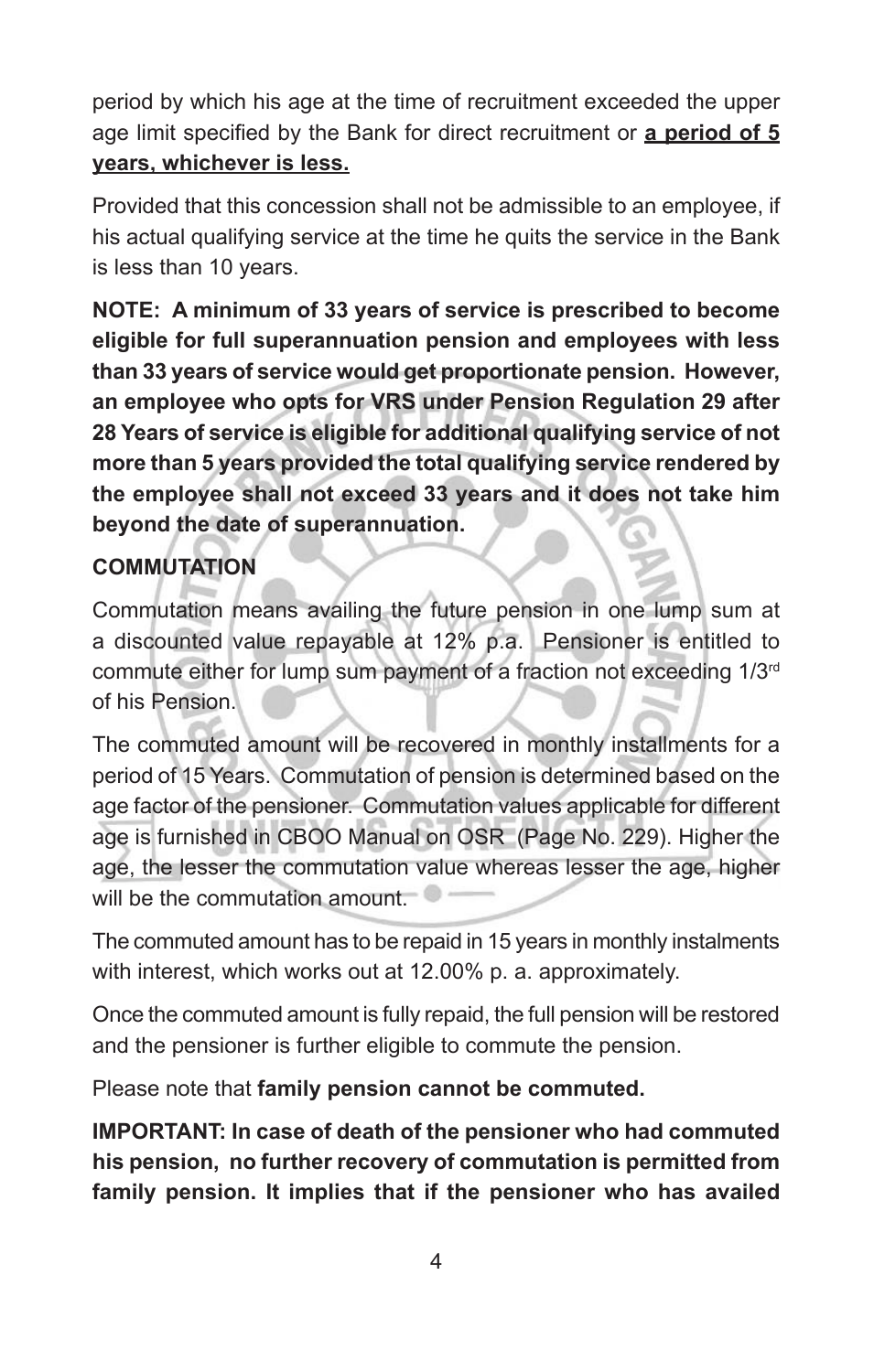**Commutation dies and the commuted amount is not fully repaid, the rest of the amount cannot be recovered from family pension and the same has to be forfeited by the Pension Trustee.**

**If the pensioner avails the commutation within one year of retirement, no medical examination is necessary. In all other cases, the pensioner has to undergo medical examination. Therefore, it is advisable to avail the commutation immediately after the retirement.**

## **DETERMINATION OF BASIC PENSION**

Basic Pension depends on Basic Pay and the amount of allowances which qualify for PF contribution. Basic Pension depends on average emoluments comprising of Basic Pay and the amount of such allowances for preceding 10 months.

## **Determination of the period of Ten months for average emoluments:**

In the case of Voluntary Retirement or premature retirement, dismissal or removal, compulsory retirement, the emoluments pertaining to the period of the preceding 10 months are from the date of premature retirement, retirement/dismissal/removal. If an employee had been absent from duty on ELOP or loss of pay or had been under suspension and the period whereof does not count as service during the last 10 months, **the period of loss of pay or suspension shall not be taken into account** for the purpose of calculation of the average emoluments and an equal period of the 10 months prior to the given period will be taken into account. A month for calculation purpose may be reckoned as 30 days.

## **Calculation of Basic Pension :**

The formula for calculating pension in respect of officer employees on various dates is provided in Page No.238 of CBOO Manual on OSR. Please go through the same for details.

In the case an employee is retiring after completing not less than 33 years of service, the amount of Basic Pension shall be **50% of the average emoluments drawn during the last 10 months.**

In the case an employee is retiring before completing the service of 33 years but after completing a qualifying service of 10 years, the amount of pension shall be proportionate to the amount of pension admissible.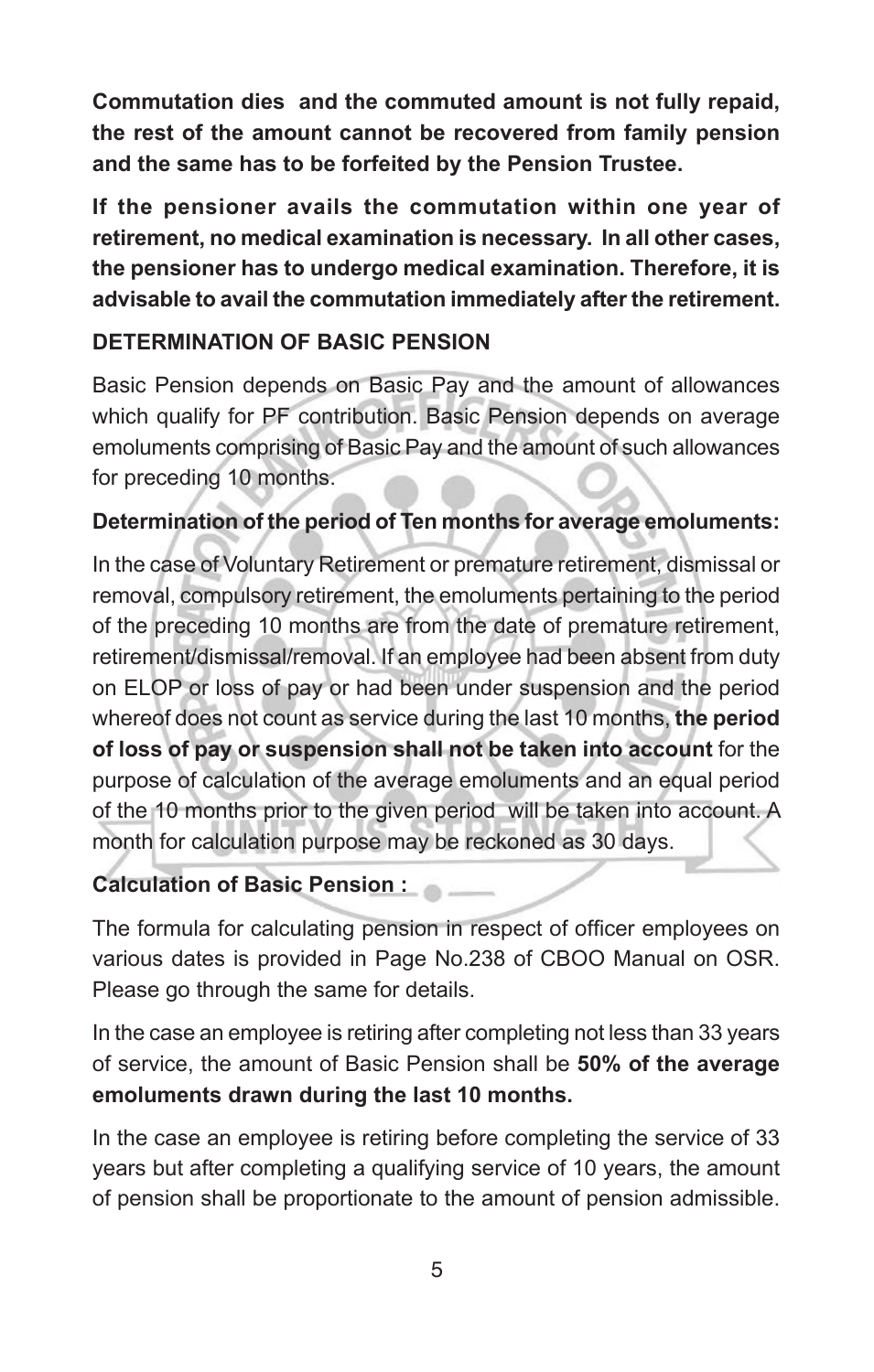However, in no case the amount of pension shall be less than the amount of minimum pension specified in Regulation i.e. Rs.1779.00 pm.

## **FAMILY PENSION:**

## **Eligibility:**

The family of the deceased employee is entitled for Family Pension where an employee dies after completion of **one** year of continuous service, or before completion of one year of continuous service provided the deceased employee concerned, immediately prior to his appointment to the service or post, was examined by a medical officer approved by the Bank and declared fit for employment in the Bank or after retirement from service and was on date of death, receipt of a pension or compassionate allowance.

From the above it is very clear that if any employee joined after due medical examination, dies on the next day of his joining, his/her family members are eligible for family pension.

The amount of family pension shall be fixed at monthly rates and in whole rupees.

In case an officer dies after completing 7 years of service, the family members shall be eligible for **50% of last drawn salary or twice the family pension admissible, WHICHEVER IS LESS** and shall be paid from the date of death for a period of 7 years or for a period up to the date on which the retired/deceased officer employee would have attained the age of **65 years,** had he survived, whichever is earlier.

## **Period of family pension:**

The period for which family pension is payable shall be:

- a) In the case of widow or a widower, up to the date of date of death or remarriage, whichever is earlier
- b) In the case of son or daughter (including widowed/divorced) until he /she attains the age of 25 years or up the date of his/her marriage or remarriage, whichever is earlier.

For further details regarding other eligible legal heirs, please read Pension Regulation 40 (See Page No.224 of CBOO Manual on OSR).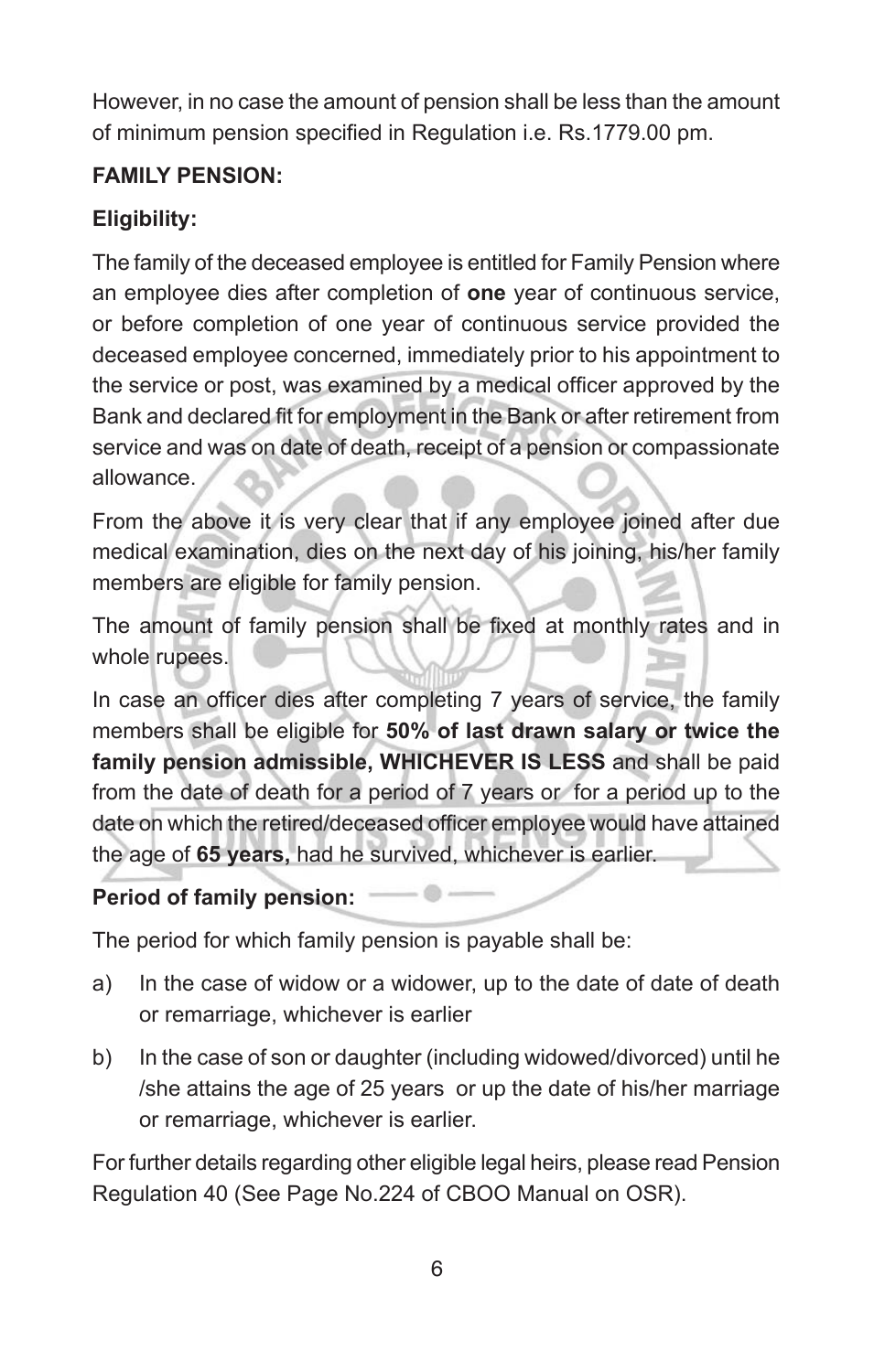| Scales of pay per month | <b>Amount of Monthly Family Pension</b>                                                                                                                                                                                                                                                                                       |
|-------------------------|-------------------------------------------------------------------------------------------------------------------------------------------------------------------------------------------------------------------------------------------------------------------------------------------------------------------------------|
| Upto Rs.7090.00         | 30% of the pay shall be the Basic Family Pension<br>plus 30% of allowances which are counted for<br>making contributions to PF but not DA shall be<br>the additional family pension. The Basic Family<br>Pension and additional family pension shall not<br>be less than Rs.1779.00 PM                                        |
| Rs.7091 to Rs.14180.00  | 20% of the pay shall be the basic family pension<br>plus 20% of allowances which are counted for<br>making contributions to PF but not DA shall be<br>the additional family pension. The Basic Family<br>Pension and additional family pension shall not<br>be less than Rs.2176.00 PM                                        |
| Above Rs. 14181.00      | 15% of the pay shall be the basic family pension<br>plus 15% of allowances which are counted for<br>making contributions to PF but not DA shall be<br>the additional family pension. The Basic Family<br>Pension and additional family pension shall<br>not be less than Rs.2841 PM and not more<br>than Rs.5930.00 per month |

# **Family pension is paid at the following rates:**

**Minimum Pension:** In respect of employees other than part time employees, who retired on or after 01.11.2007 the amount of minimum pension shall be Rs.1779.00 pm.

# **IMPORTANT- PLEASE NOTE:**

- **Commutation** should be availed immediately after retirement.
- If the employee avails VRS after 28 years of service and the remaining service is more than 5 years and the same will not take him beyond the age of 60 years, he will be eligible for additional qualifying service of 5 years and will get full pension.
- An employee who has completed 20 years of service and opted for VRS and whose remaining service is more than 5 years, his total qualifying service would be 25 years and will get pro-rata pension.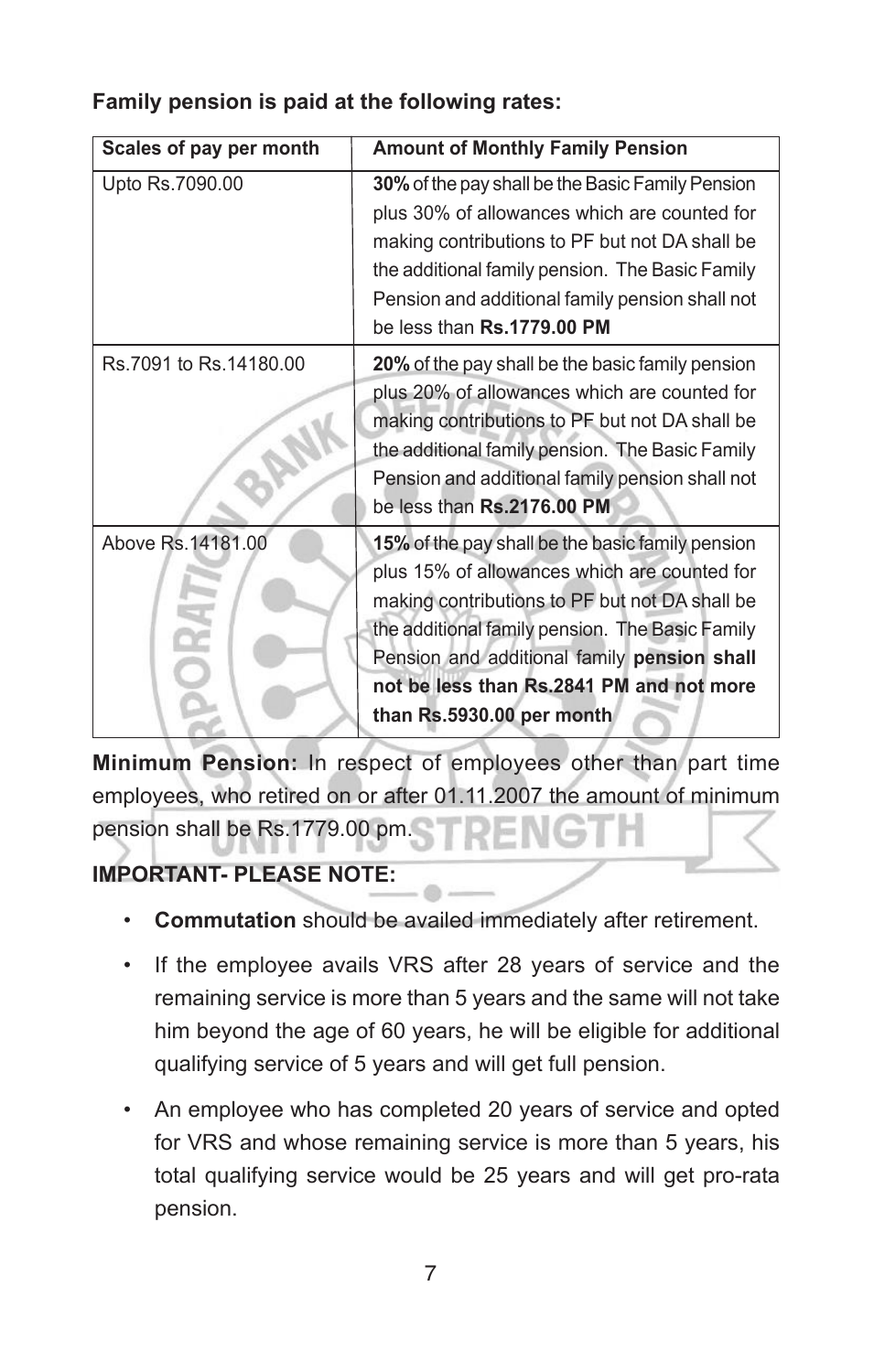- An employee who has completed 28 years but less than 33 years of actual service will receive pro-rata pension on attaining the age of superannuation.
- An officer employee who retired after completing 28 years of actual service will get lesser pension than a VRS optee who takes VRS after 28 years of service, as he is eligible for additional qualifying service of 5 years.
- Pension shall become payable from the month following the date on which the employee retires.
- Family members of the deceased employee are eligible for Family Pension even if deceased employee had served only for a day.
- Family pension shall become payable from the date following the date of death of the pensioner employee and becomes due for payment following the month of the death of the pensioner. The Family Pension is restricted to a maximum of 30% of Basic Pension. DA is admissible as applicable for full pension.
- Pension including Family Pension shall be payable for the day on which in it is due.
- DA is revised for pensioners twice in a year only.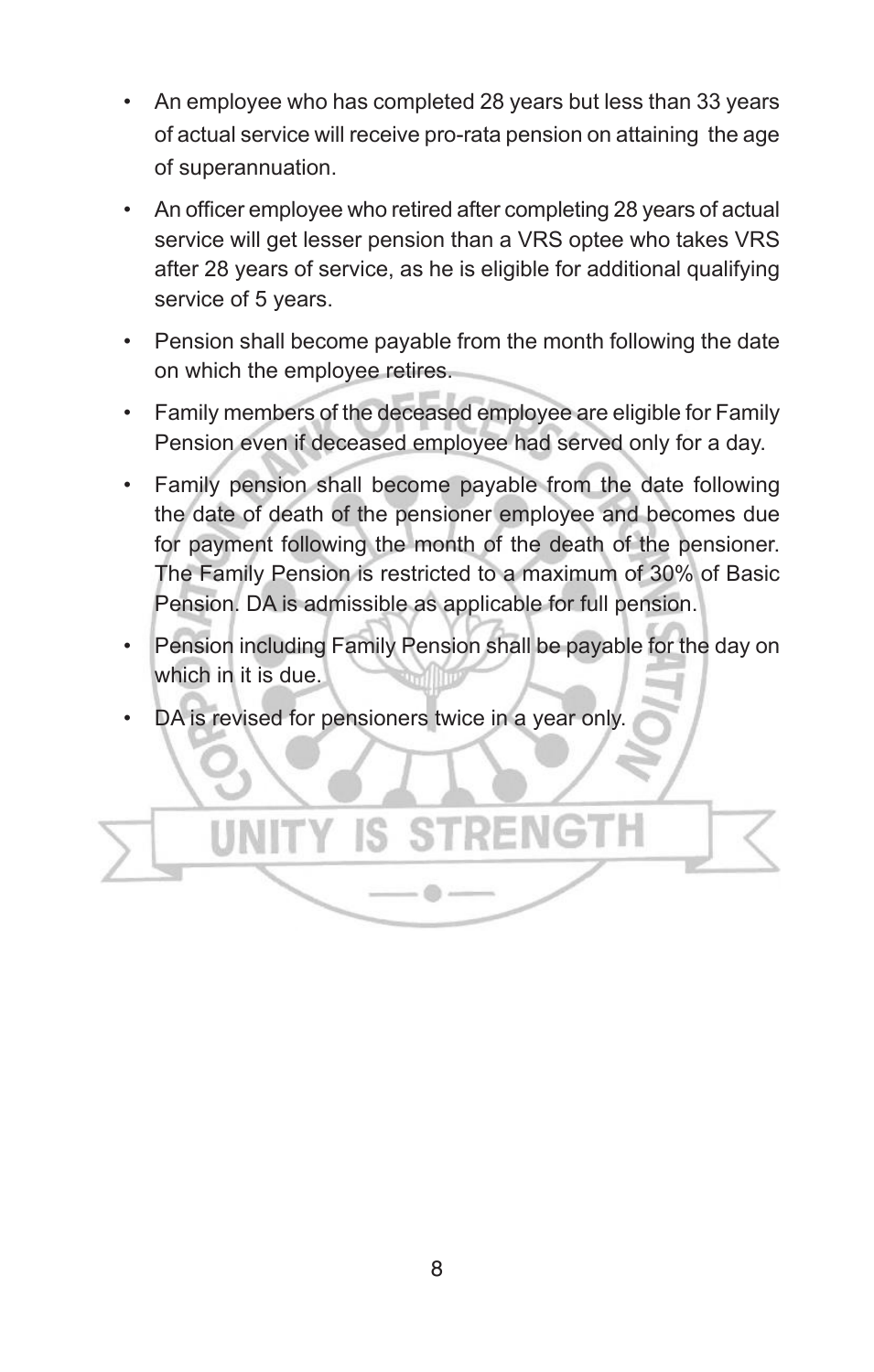# **1. HOW TO CALCULATE PENSION ?**

# **A) SUPERANNUATION PENSION**

## **CASE NO. 1**

| $\mathbf{1}$ . | Name of the Officer                                                                 | Mr. ABC             |
|----------------|-------------------------------------------------------------------------------------|---------------------|
| 2.             | Date of Birth                                                                       | 17.06.1952          |
| 3.             | Date of Joining the Bank                                                            | 18.10.1980          |
| 4.             | Date of Retirement                                                                  | 30.06.2012          |
| 5.             | Age at the time of retirement                                                       | 60 years            |
| 6.             | <b>Total Service Rendered</b>                                                       | 31 Years, 8 Months, |
|                |                                                                                     | 13 Days             |
| 7.             | <b>Total Qualfying Service for Pension</b>                                          | 31 Years, 8 Months, |
|                |                                                                                     | 13 Days             |
| 8.             | Total No of Years of service                                                        |                     |
|                | reckoned for calculation                                                            | <b>32 Years</b>     |
| 9.             | Max No of years to be reckoned                                                      |                     |
|                | for calculation                                                                     | 33 Years            |
|                | 10. Whether eligible for 1/3rd for Commutation                                      | Yes                 |
|                | 11. Average Pay for the last 10 months                                              | Rs.42430            |
|                | <b>Calculation of Basic Pension:</b>                                                |                     |
|                | Average Pay for last 10 months x Eligible Service = $42430 \times 32$               |                     |
|                | <b>Basic Pension =</b>                                                              | $= 20573.00*$       |
|                | $\overline{2}$<br>33                                                                | 2 X 33              |
|                | <b>Basic Pension</b> (50% of the Average Pay)                                       | (A) Rs. 20573.00 *  |
|                | Add: DA @ 63%.00 for 420 Slabs                                                      | (B) Rs. 12961.00    |
|                | <b>Full Pension</b><br>$(A+B)$                                                      | $(C)$ Rs. 33534.00  |
|                | Less: Commuted Pension [1/3 <sup>rd</sup> of Basic Pension i.e.A] (D) Rs. 6857.00 @ |                     |
|                | <b>Basic Pension after Commutation</b> (A-D)                                        | Rs. 13716.00<br>罔。  |
|                | <b>Pension after commutation</b><br>$(E+B)$                                         | (F) Rs. 26677.00    |
|                | Amount receivable on Pension Commutation                                            | Rs. 807207.00       |
|                |                                                                                     |                     |

#### **Calculation of Pension Commutation :**

**Commutation Pension Value** = 1/3rd of Basic Pension x Commutation factor x 12 i.e. Rs.6857/-@ x 9.81 x 12 = **Rs.807207/- \*\***

#### **Note:**

- 1. Since the employee retired on superannuation, no additional qualifying service is eligible.
- 2. As per Pension Regulations, Commuted Value depends on the age of the retired employee by next birthday. In the above case, the employee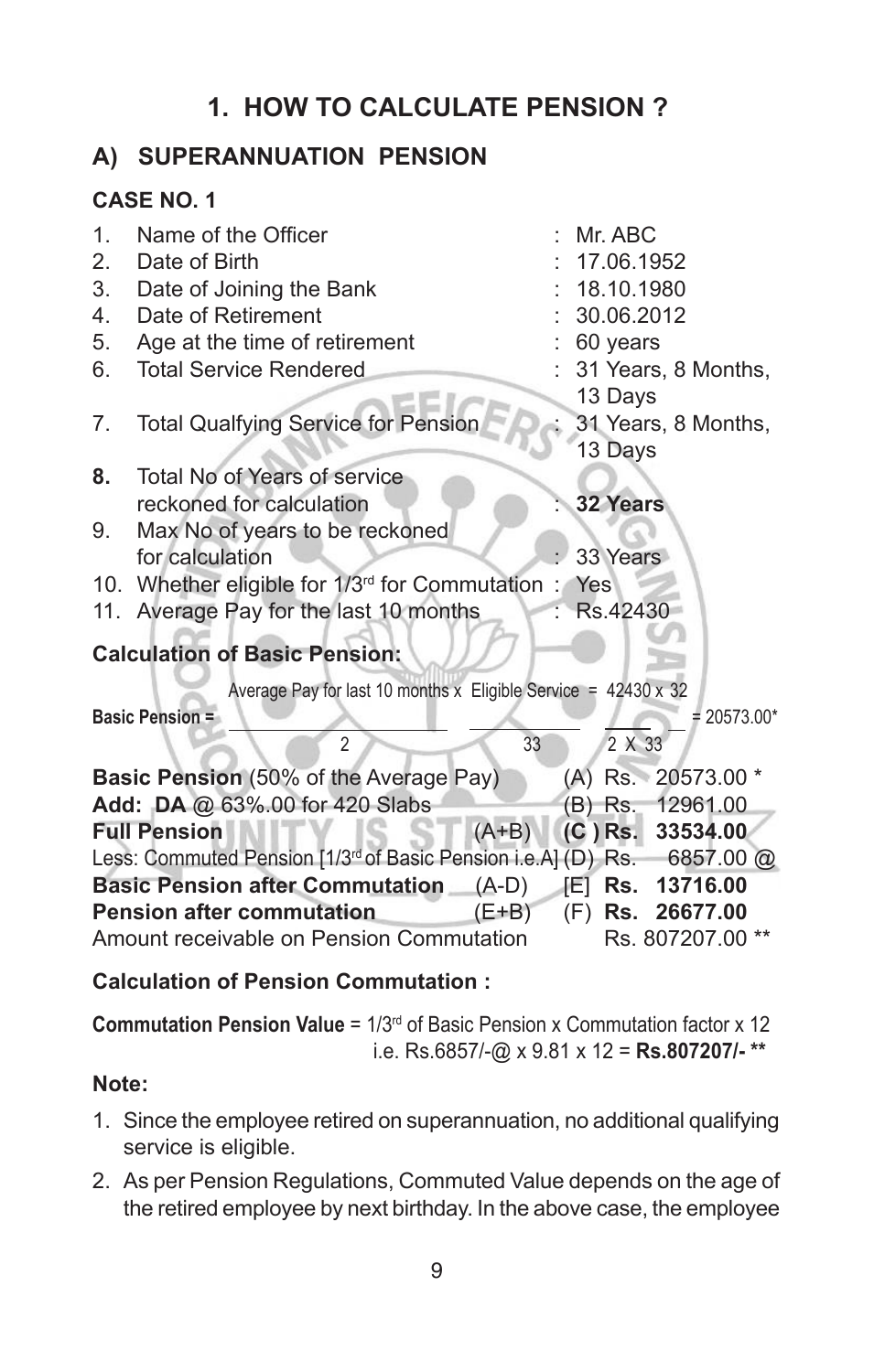retired at 60 years, so the commutation value for Re.1/- pension is 9.81 for 61 years (i.e. age by next birth day). For Commutation value at different age, refer commutation value chart provided in CBOO Manual on OSR (Page No. 229).

4. Please note that the employee will be repaying the commuted value of Rs.807207.00 in 15 years with a monthly instalment of Rs.6857.00 which comes to a total of Rs.12,34,260.00 with interest which works out roughly at 12.00% p.a.

#### **CASE NO. 2**

| $\mathbf{1}$ . | Name of the Officer                                                           | : Mr. MUTHURAJ          |  |  |  |  |  |
|----------------|-------------------------------------------------------------------------------|-------------------------|--|--|--|--|--|
| 2.             | Date of Birth<br>FFICER                                                       | : 02.06.1953            |  |  |  |  |  |
| 3.             | Date of Joining the Bank                                                      | 19.01.1983              |  |  |  |  |  |
| 4.             | Date of Retirement                                                            | : 30.06.2013            |  |  |  |  |  |
| 5.             | Age at the time of retirement                                                 | : 60 years              |  |  |  |  |  |
| 6.             | <b>Total Service Rendered</b>                                                 | 30 Years, 5 Months,     |  |  |  |  |  |
|                |                                                                               | 12 Days                 |  |  |  |  |  |
| 7.             | <b>Total Qualfying Service for Pension</b>                                    | : 30 Years, 5 Months,   |  |  |  |  |  |
|                |                                                                               | 12 Days                 |  |  |  |  |  |
| 8.             | Total No of years of service reckoned                                         |                         |  |  |  |  |  |
|                | for calculation                                                               | $: 30$ Years            |  |  |  |  |  |
| 9.             | Max No of years to be reckoned for                                            |                         |  |  |  |  |  |
|                | calculation                                                                   | : 33 Years              |  |  |  |  |  |
|                | 10. Whether eligible for 1/3 <sup>rd</sup> pension Commutation : Yes          |                         |  |  |  |  |  |
|                | 11. Average pay for the 10 last months                                        | : Rs.30910              |  |  |  |  |  |
|                | <b>Calculation of Basic Pension:</b>                                          |                         |  |  |  |  |  |
|                | Average Pay for last 10 months x Eligible Service = $30910 \times 30$         |                         |  |  |  |  |  |
|                | <b>Basic Pension =</b>                                                        | $= 14050.00*$           |  |  |  |  |  |
|                | $\mathfrak{p}$<br>33<br>2 X 33                                                |                         |  |  |  |  |  |
|                | Basic Pension (50% of the Average Pay)                                        | $(A)$ Rs.<br>14050.00 * |  |  |  |  |  |
|                | Add: DA @ 63% for 420 slabs                                                   | 8851.00<br>(B) Rs.      |  |  |  |  |  |
|                | Full Pension (A+B)                                                            | (C) Rs. 22901.50        |  |  |  |  |  |
|                | Less: Commuted Pension (i.e.1/3rd of Basic Pension A)<br>(D) Rs.<br>4683.00 @ |                         |  |  |  |  |  |
|                | <b>Basic Pension after Commutation</b><br>$(A-D)$                             | Rs. 9367.00<br>(E)      |  |  |  |  |  |
|                | <b>Pension after commutation (E+B)</b>                                        | (F)<br>Rs. 18218.50     |  |  |  |  |  |

Amount receivable on Pension Commutation Rs. 551322.00 \*\*

#### **Calculation of Pension Commutation :**

**Commutation Pension Value** = 1/3rd of Basic Pension x Commutation Value x 12 i.e. Rs.4683@ x 9.81 x 12 = **Rs.551282.00 \*\***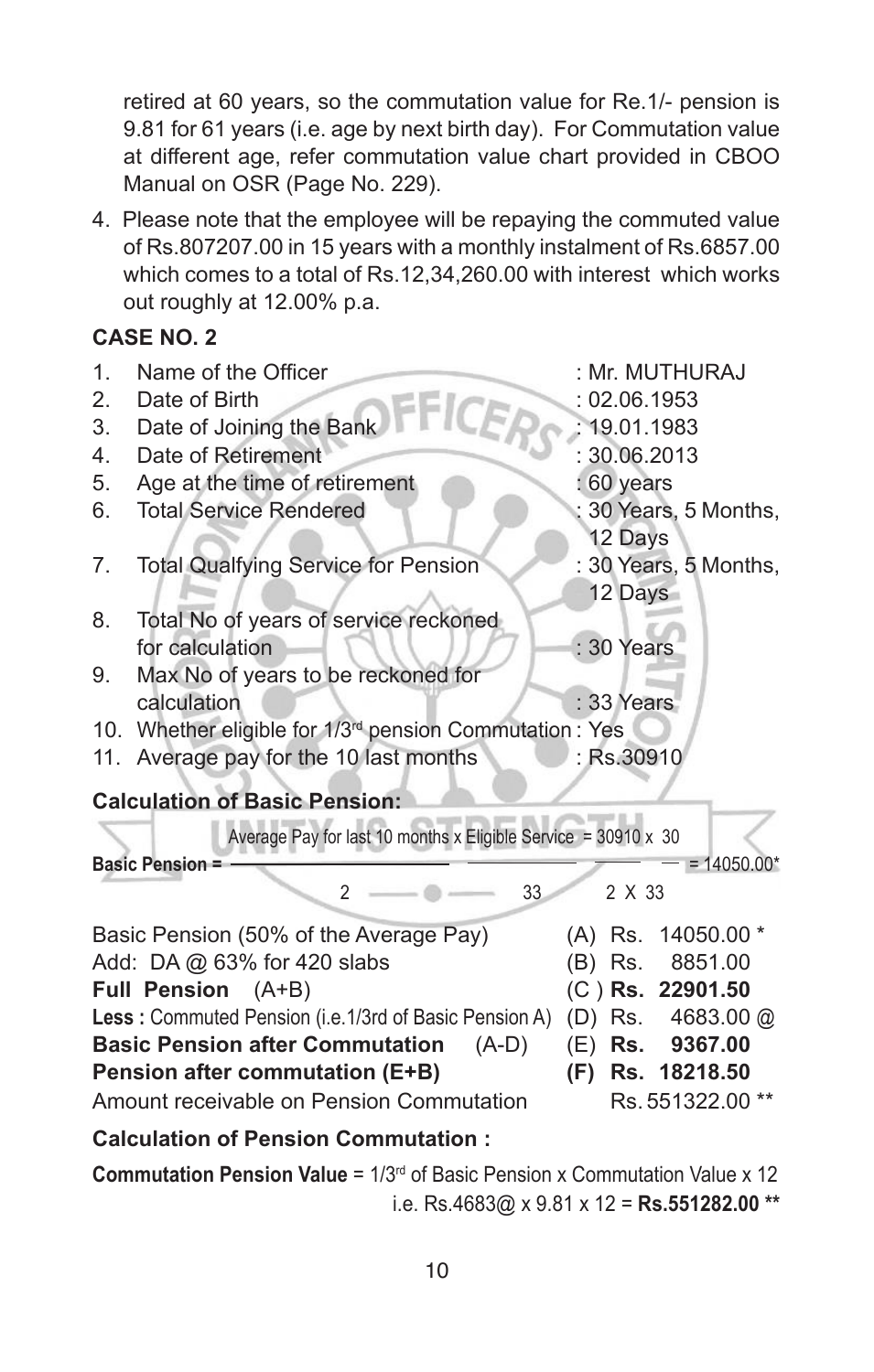## **CASE NO. 3**

| 1.  | Name of the Officer                                                      |     | Mr. AAA     |                     |  |
|-----|--------------------------------------------------------------------------|-----|-------------|---------------------|--|
| 2.  | Date of Birth                                                            |     | 19.09.1942  |                     |  |
| 3.  | Date of Joining the Bank                                                 |     | 10.09.1962  |                     |  |
| 4.  | Date of Retirement                                                       |     | 30.09.2002  |                     |  |
| 5.  | Age at the time of retirement                                            |     | 60 years    |                     |  |
| 6.  | <b>Total Service Rendered</b>                                            |     |             | 40 Years, 0 Months, |  |
|     |                                                                          |     | 12 Days     |                     |  |
| 7.  | <b>Total Qualfying Service for Pension</b>                               |     |             | 40 Years, 0 Months, |  |
|     |                                                                          |     | 12 Days     |                     |  |
| 8.  | Total No of years of service reckoned                                    |     |             |                     |  |
|     | for calculation                                                          |     | 33 Years    |                     |  |
| 9.  | Max. No of years to be reckoned for                                      |     |             |                     |  |
|     | calculation                                                              |     | 33 Years    |                     |  |
| 10. | Whether eligible for 1/3 <sup>rd</sup> pension Commutation               | Yes |             |                     |  |
| 11. | Average pay for the last months                                          |     | Rs.15720.00 |                     |  |
|     | <b>Calculation of Basic Pension:</b>                                     |     |             |                     |  |
|     | Average Pay for last 10 months x Eligible Service = $15720 \times 33$    |     |             |                     |  |
|     | <b>Basic Pension =</b>                                                   |     |             | $= 7860.00*$        |  |
|     | 33<br>$\overline{2}$                                                     |     | 2 X 33      |                     |  |
|     | Basic Pension (50% of the Average Pay)                                   |     | $(A)$ Rs.   | 7860.00 *           |  |
|     | Add: DA                                                                  |     | (B) Rs.     | 9135.62             |  |
|     | (Upto B.P. Rs. 3550/- @ 127.92% and above                                |     |             |                     |  |
|     | Rs.3550.00 @ 106.60%)                                                    |     |             |                     |  |
|     | <b>Full Pension</b>                                                      |     |             | (C) Rs. 16995.62    |  |
|     | Less: Commuted Pension (1/3rd of Basic Pension i.e. A) (D) Rs. 2620.00 @ |     |             |                     |  |
|     | <b>Basic Pension after Commutation</b><br>$(A-D)$                        |     |             | (E) Rs. 5240.00     |  |
|     | Pension after commutation (E-B)                                          |     |             | (F) Rs. 14375.00    |  |
|     | Amount receivable on Pension Commutation                                 |     |             | Rs. 308426.00 **    |  |
|     | <b>Calculation of Pension Commutation:</b>                               |     |             |                     |  |

**Commutation Pension Value** = 1/3<sup>rd</sup> of Basic Pension x Commutation Value x 12 i.e. Rs.2620@ x 9.81 x 12 = **Rs.308426.00 \*\***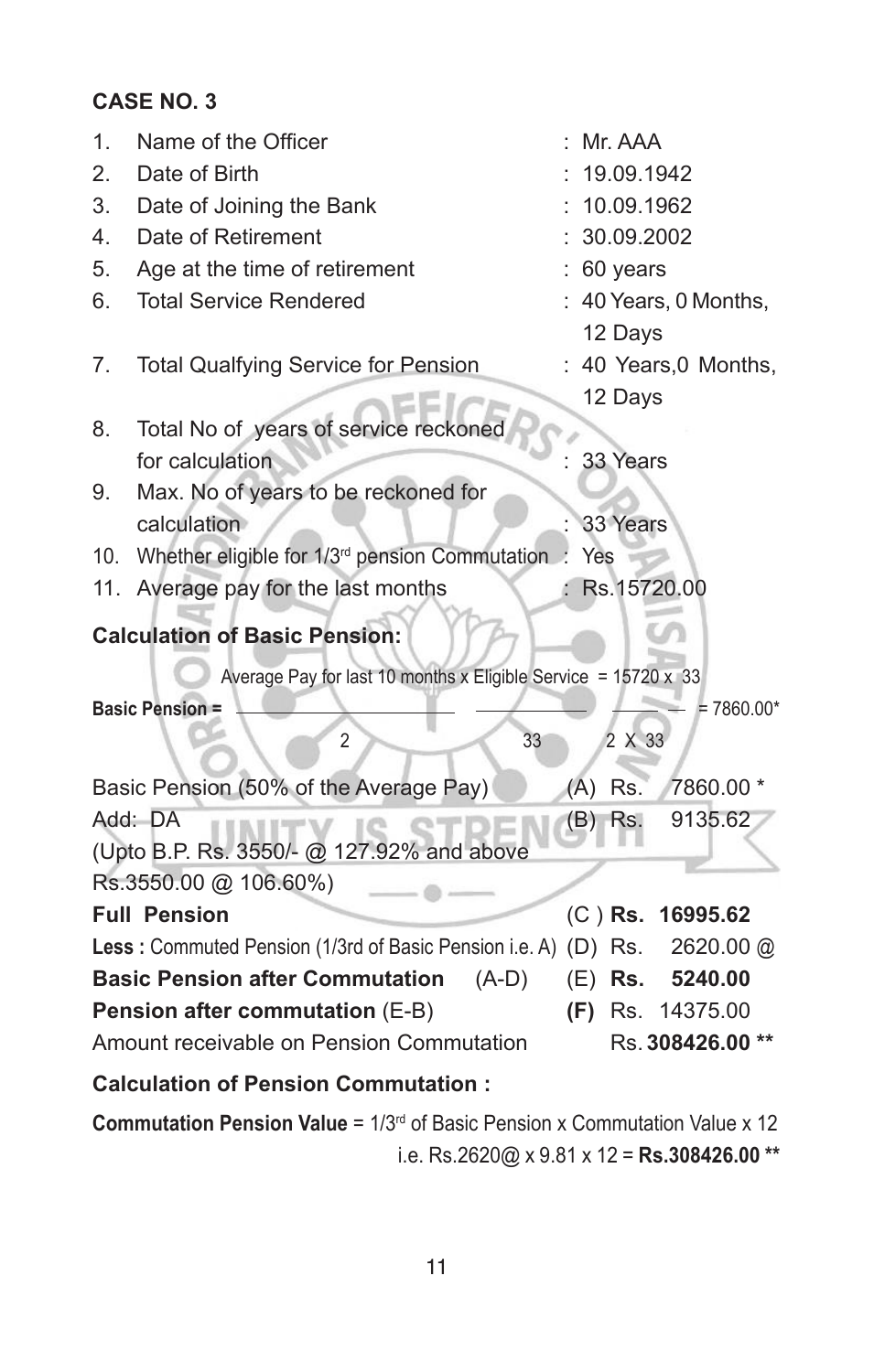# **(B) VOLUNTARY RETIREMENT PENSION (Pension Regulation 29)**

# **CASE NO. 1**

| 1.  | Name of the Officer                                                       | Mr. XYZ      |                     |  |
|-----|---------------------------------------------------------------------------|--------------|---------------------|--|
| 2.  | Date of Birth                                                             | 05.09.1954   |                     |  |
| 3.  | Date of Joining the Bank                                                  | 29.09.1981   |                     |  |
| 4.  | Date of Voluntary Retirement                                              | 14.06.2012   |                     |  |
| 5.  | Age at the time of retirement                                             | $: 57$ years |                     |  |
| 6.  | <b>Total Service Rendered</b>                                             | 17 Days      | 30 Years, 8 Months, |  |
| 7.  | Total No of years remaining service                                       | 22 days      | 02 Years 2 months   |  |
| 8.  | Additional Qualifying Service eligible                                    | 22 days      | 02 Years 2 months   |  |
| 9.  | Total Qualfying Service for Pension (7+8): 32 Years, 10 Months,           | 39 Days      |                     |  |
| 10. | Max. No of years to be reckoned for                                       |              |                     |  |
|     | calculation                                                               | 33 Years     |                     |  |
|     | 11. Whether eligible for 1/3rd pension commutation: Yes                   |              |                     |  |
|     | 12. Average pay for the last 10 months                                    |              | : Rs.34200.00       |  |
|     | <b>Calculation of Basic Pension:</b>                                      |              |                     |  |
|     | Average Pay for last 10 months x Eligible Service = 34200 x 33            |              |                     |  |
|     | <b>Basic Pension =</b>                                                    |              | $= 17100.00*$       |  |
|     | $\overline{2}$<br>33                                                      | 2 X 33       |                     |  |
|     | Basic Pension (50% of the Average Pay)                                    |              | (A) Rs. 17100.00 *  |  |
|     | Add: DA @ 63% for 420 slabs                                               |              | (B) Rs. 10773.00    |  |
|     | <b>Full Pension</b>                                                       |              | (C) Rs. 27873.00    |  |
|     | Less: Commuted Pension (1/3rd of Basic Pension i.e.A)                     |              | (D) Rs. 5700.00 @   |  |
|     | <b>Basic Pension after Commutation (C-D)</b>                              |              | (E) Rs. 11400.00    |  |
|     | Pension after commutation (E+B)                                           |              | (F) Rs. 22173.00    |  |
|     | Amount receivable on Pension Commutation                                  |              | Rs.807207.00**      |  |
|     | <b>Calculation of Pension Commutation:</b>                                |              |                     |  |
|     | usutation Bonaton Value - 4/0rd of Basic Bonaton y Commutation Value y 40 |              |                     |  |

**Commutation Pension Value** = 1/3rd of Basic Pension x Commutation Value x 12 i.e. Rs.5700/- x 10.78 x 12 = **Rs.737362.00 \*\***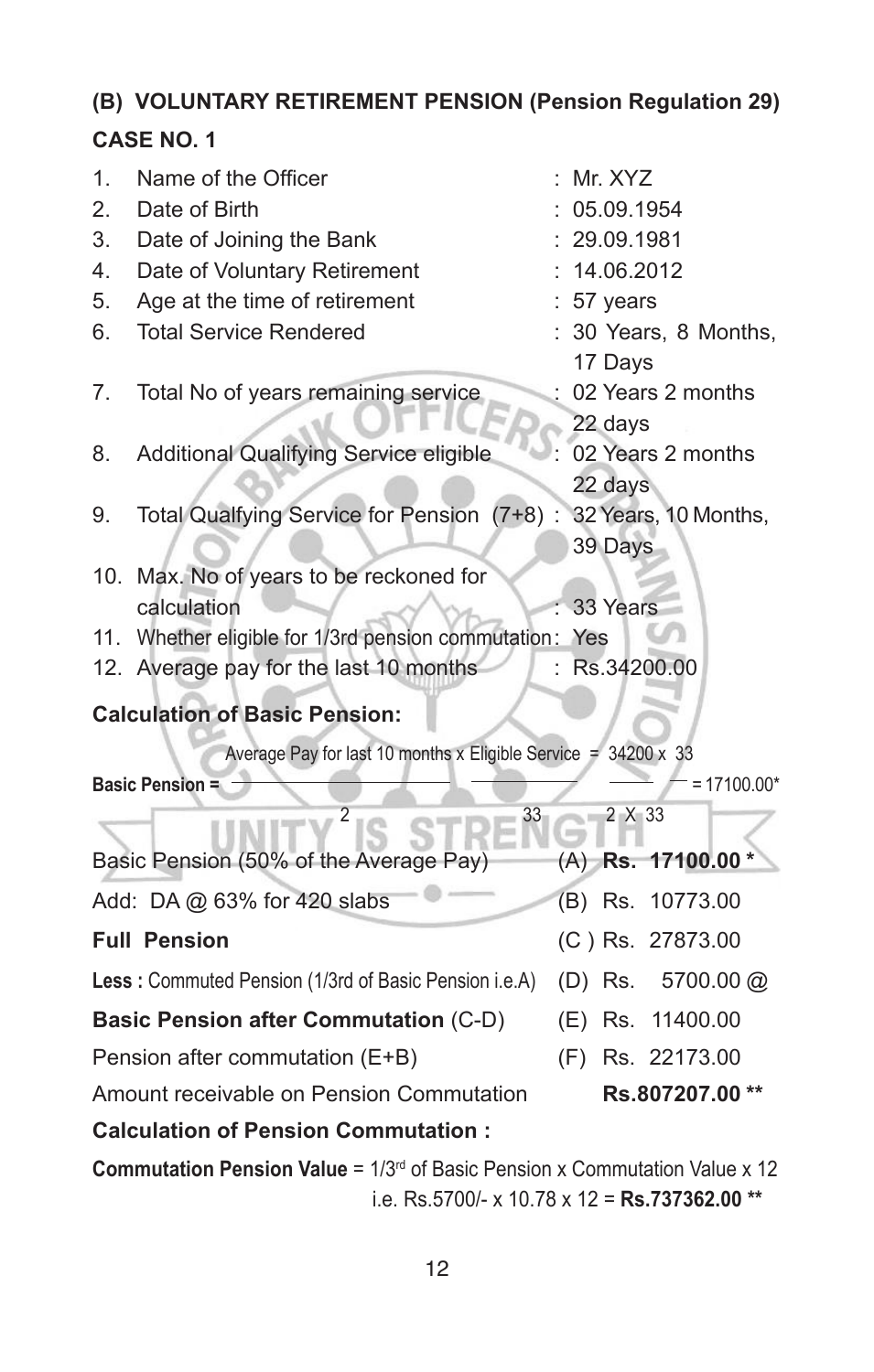#### **Note:**

- 1. Maximum additional qualifying service eligible is 5 years. As the remaining service is only 2 years 2 months 22 days, the same will be added to the service rendered for arriving at total qualifying service.
- 2. Broken period service of more than 6 months will be taken as one full year.
- 3. As per Pension Regulations, Commuted Value depends on the age by next birthday of the retired employee. In the above case, the employee retired at 57 years, so the commutation value for Re.1/- pension is 10.78 for 58 years (i.e. age by next birth day). Commutation value for different age, refer commutation value chart provided in CBOO Manual on OSR (Page No. 229).

|     | <b>CASE NO. 2</b>                           |                                    |
|-----|---------------------------------------------|------------------------------------|
| 1.  | Name of the Officer                         | : $Mr. A$                          |
| 2.  | Date of Birth                               | 01.05.1955                         |
| 3.  | Date of Joining the Bank                    | : 12.09.1979                       |
| 4.  | Date of Voluntary Retirement                | : 05.03.2013                       |
| 5.  | Age at the time of retirement               | : 57 years 11 months<br>4 days     |
| 6.  | <b>Total Service Rendered</b>               | : 34 Years, 00 Month,<br>22 Days   |
| 7.  | Loss of Salary, if any                      | : 10 days in Sep 2012              |
| 8.  | Total No. of years remaining service        | : 2 Years 1 months<br>26 days      |
| 9.  | Additional qualifying service eligible      | : NA (since completed<br>33 Years) |
|     | 10. Total Qualifying Service for Pension    | : 34 Years, 00 Month,<br>22 Days   |
| 11/ | Max. No. of years reckoned for pension      |                                    |
|     | calculation                                 | : 33 Years                         |
|     | 12. Whether Is Eligible for 1/3 Commutation | : Yes                              |
|     | 13. Average pay for the last 10 months      | :Rs.31304.00                       |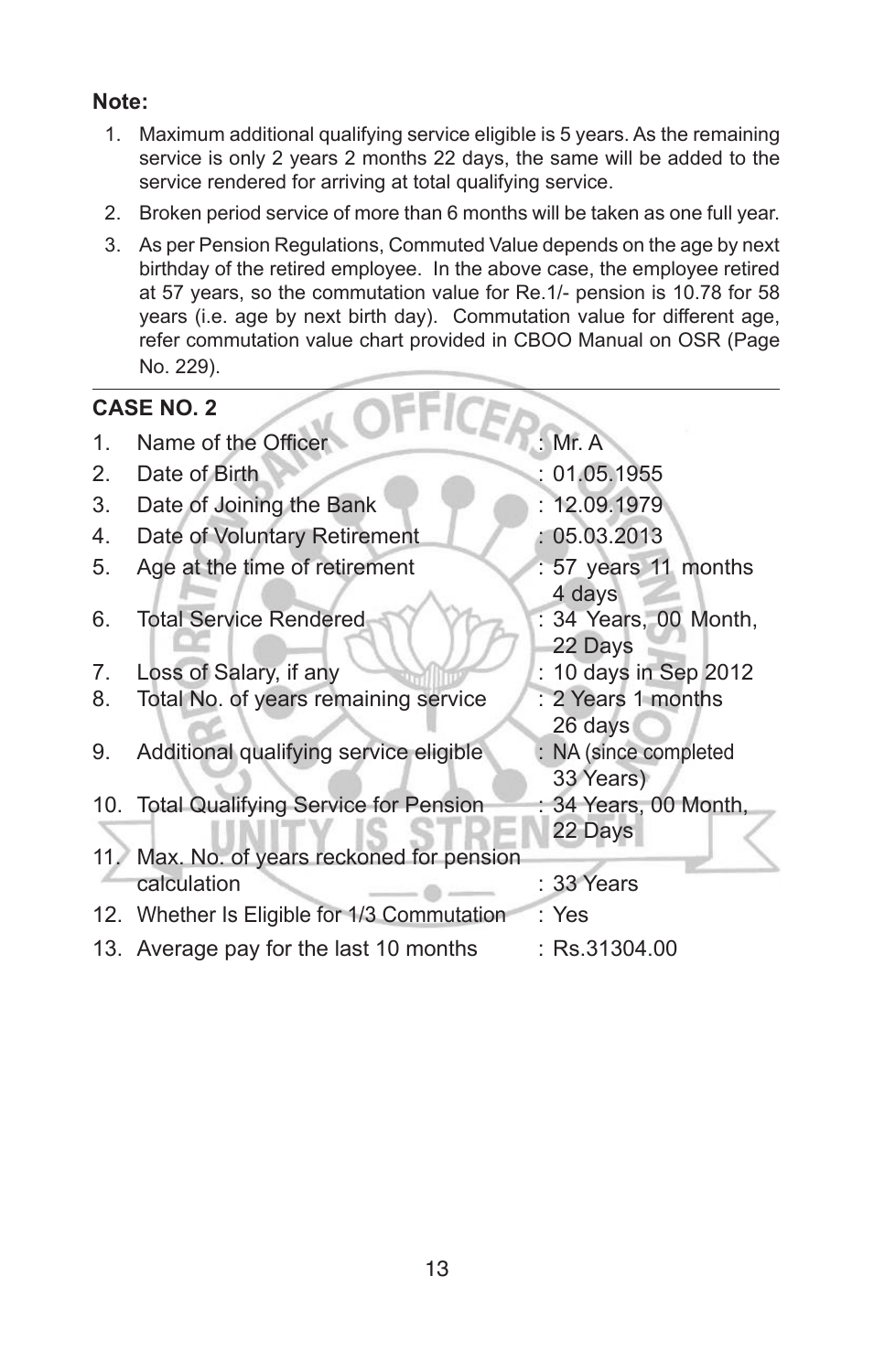| <b>Month</b>                               | <b>Basic Pay</b><br>&<br><b>Allowancel</b> | No of days<br>served during<br>the month | No of days<br>during the<br>month | Pay<br><b>Calculation</b>           |
|--------------------------------------------|--------------------------------------------|------------------------------------------|-----------------------------------|-------------------------------------|
| Mar 2013                                   | 31500                                      | 5                                        | 31                                | $31500 \times 05/30 = 05250.00 (A)$ |
| Feb 2013                                   | 31500                                      | 28                                       | 28                                | $31500 \times 30/30 = 31500.00$ (B) |
| Jan 2013                                   | 31500                                      | 31                                       | 31                                | $31500 \times 30/30 = 31500.00$ (C) |
| Dec 2012                                   | 31500                                      | 31                                       | 31                                | $31500 \times 30/30 = 31500.00$ (D) |
| Nov 2012                                   | 31500                                      | 30                                       | 30                                | $31500 \times 30/30 = 31500.00$ (E) |
| Oct 2012                                   | 31500                                      | 31                                       | 31                                | $31500 \times 30/30 = 31500.00$ (F) |
| Sep 2012                                   | 31500                                      | 20 (10 days LOP)                         | 30                                | $31500 \times 20/30 = 21000.00(G)$  |
| Aug 2012                                   | 31500                                      | 31                                       | 31                                | $31500 \times 30/30 = 31500.00$ (H) |
| Jul 2012                                   | 31500                                      | 31                                       | 31                                | $31500 \times 30/30 = 31500.00$ (1) |
| Jun 2012                                   | 30600                                      | 30                                       | 30                                | $30600 \times 30/30 = 30600.00$ (J) |
| May 2012                                   | 30600                                      | 26 (5 days LOP)*                         | 31                                | $30600 \times 25/30 = 25500.00 (K)$ |
| Apr 2012                                   | 30600                                      | 10                                       | 30                                | $30600 \times 10/30 = 10200.00$ (L) |
| Average Pay = (A+B+C+D+E+F+G+H+I+J+K+L)/10 |                                            |                                          | Rs.31305.00                       |                                     |

**\* Loss of Salary for 10 days in Sep. 2012 and 5 days in May 2012 due to ill health. The same method will be adopted even in case of LOP on account of Strike.**

**\* For calculation purpose, 30 days in a month is reckoned.**

**\*\* No of days served in March 2013 is 5 days. Hence, 5 days salary of March 2013 and 10 days salary of April 2012 is taken for the LOP of 5 days in May 2012 and 10 days in Sep 2012 for the purpose of calculation of Average Pay.**

#### **Calculation of Basic Pension:**

| Average Pay for last 10 months x Eligible Service = $31305 \times 33$               |                    |  |
|-------------------------------------------------------------------------------------|--------------------|--|
| <b>Basic Pension =</b>                                                              | $= 15652.50*$      |  |
| 33                                                                                  | 2 X 33             |  |
| Basic Pension (50% of the Average Pay)                                              | (A) Rs. 15652.50 * |  |
| Add: DA @ 80.25% for 535 slabs                                                      | (B) Rs. 12561.00   |  |
| <b>Full Pension</b>                                                                 | $(C)$ Rs. 28213.50 |  |
| Less: Commuted Pension (1/3 <sup>rd</sup> of Basic Pension i.e.A) (D) Rs. 5217.00 @ |                    |  |
| <b>Basic Pension after Commutation (C-D)</b>                                        | (E) Rs. 10435.50   |  |
| Pension after commutation (E+B)                                                     | $(F)$ Rs. 22996.50 |  |
| Amount receivable on Pension Commutation                                            | Rs.674871.00**     |  |
|                                                                                     |                    |  |

#### **Calculation of Pension Commutation :**

**Commutation Pension Value** = 1/3rd of Basic Pension x Commutation Value x 12 i.e. Rs.5217@ x 10.78 x 12 = **Rs.674871.00 \*\***

#### **Note:**

- A) In the above case, the officer employee has completed 33 Years of qualifying service, hence adding of further qualifying service does not apply.
- B) As per Pension Regulations, Commuted Value depends on the age by next birthday of the retired employee. In the above case, the employee retired at 57 years, so the commutation value for Re.1/- pension is 10.78 for 58 years (i.e. age by next birth day). Commutation value for different age, refer commutation value chart provided in CBOO Manual on OSR (Page No. 229).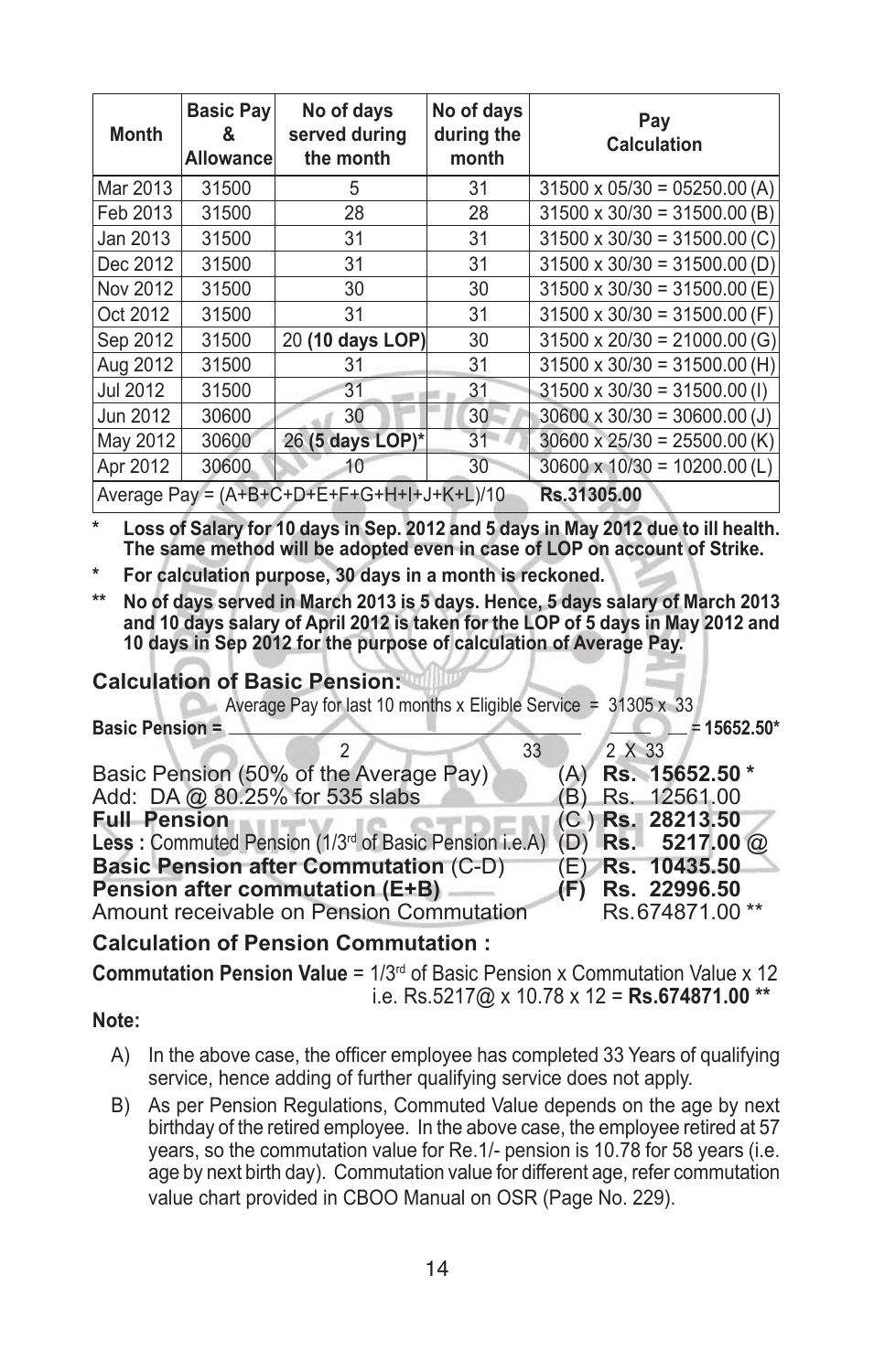### **CASE NO. 3**

| 1.<br>2. | Name of the Officer<br>Date of Birth                                 | : Mr. BCA<br>17.07.1956 |
|----------|----------------------------------------------------------------------|-------------------------|
| 3.       | Date of Joining the Bank                                             | 17.08.1977              |
| 4.       | Date of Voluntary Retirement                                         | : 31.08.2012            |
| 5.       | Age at the time of retirement                                        | : 56 years, 1 month,    |
|          |                                                                      | 15 days                 |
| 6.       | <b>Total Service Rendered</b>                                        | : 35 Years, 0 Months,   |
|          |                                                                      | 15 Days                 |
| 7.       | Total No of Years remaining service                                  | : 3 Years 10 months     |
|          |                                                                      | 16 days                 |
| 8.       | Additional Qualifying service eligible                               | NA (since completed     |
|          |                                                                      | 33 Years)               |
| 9.       | <b>Total Qualfying Service for Pension</b>                           | 35 Years, 00 Months,    |
|          |                                                                      | 15 days                 |
|          | 10. Maximum years to be reckoned for                                 |                         |
|          | calculation                                                          | 33 Years                |
|          | 11. Whether eligible for 1/3 <sup>rd</sup> Pension Commutation : Yes |                         |
|          | 12. Average pay for the last 10 months                               | Rs.38230<br>٠           |
|          | <b>Calculation of Basic Pension:</b>                                 |                         |
|          | Average Pay for last 10 months x Eligible Service = 38230 x 33       |                         |
|          | <b>Basic Pension =</b>                                               | $= 19115.00*$           |
|          | 33                                                                   | 2 X 33                  |
|          | Basic Pension (50% of the Average Pay)                               | (A) Rs. 19115.00 *      |
|          | Add: DA @ 63.00% for 420 slabs                                       | Rs. 12042.00<br>(B)     |
|          | <b>Full Pension</b>                                                  | $(C)$ Rs. 31157.00      |
|          | Less: Commuted Pension (1/3rd of Basic Pension i.e.A)                | (D) Rs. 6371.00 @       |
|          | <b>Basic Pension after Commutation (C-D)</b>                         | (E)<br>Rs. 12744.00     |
|          | <b>Pension after commutation (E+B)</b>                               | Rs. 24786.00<br>(E)     |
|          | Amount receivable on Pension Commutation                             | Rs.848618.00**          |
|          | <b>Calculation of Pension Commutation:</b>                           |                         |

**Commutation Pension Value** = 1/3rd of Basic Pension x Commutation Value x 12

# i.e. Rs.6371@ x 11.10 x 12 = **Rs.848618.00 \*\***

#### **Note:**

As per Pension Regulations, Commuted Value depends on the age by next birthday of the retired employee. In the above case, the employee retired at 56 years, so the commutation value for Re.1/- pension is 11.10 for 57 years (i.e. age by next birth day). Commutation value for different age, refer commutation value chart provided in CBOO Manual on OSR (Page No. 229).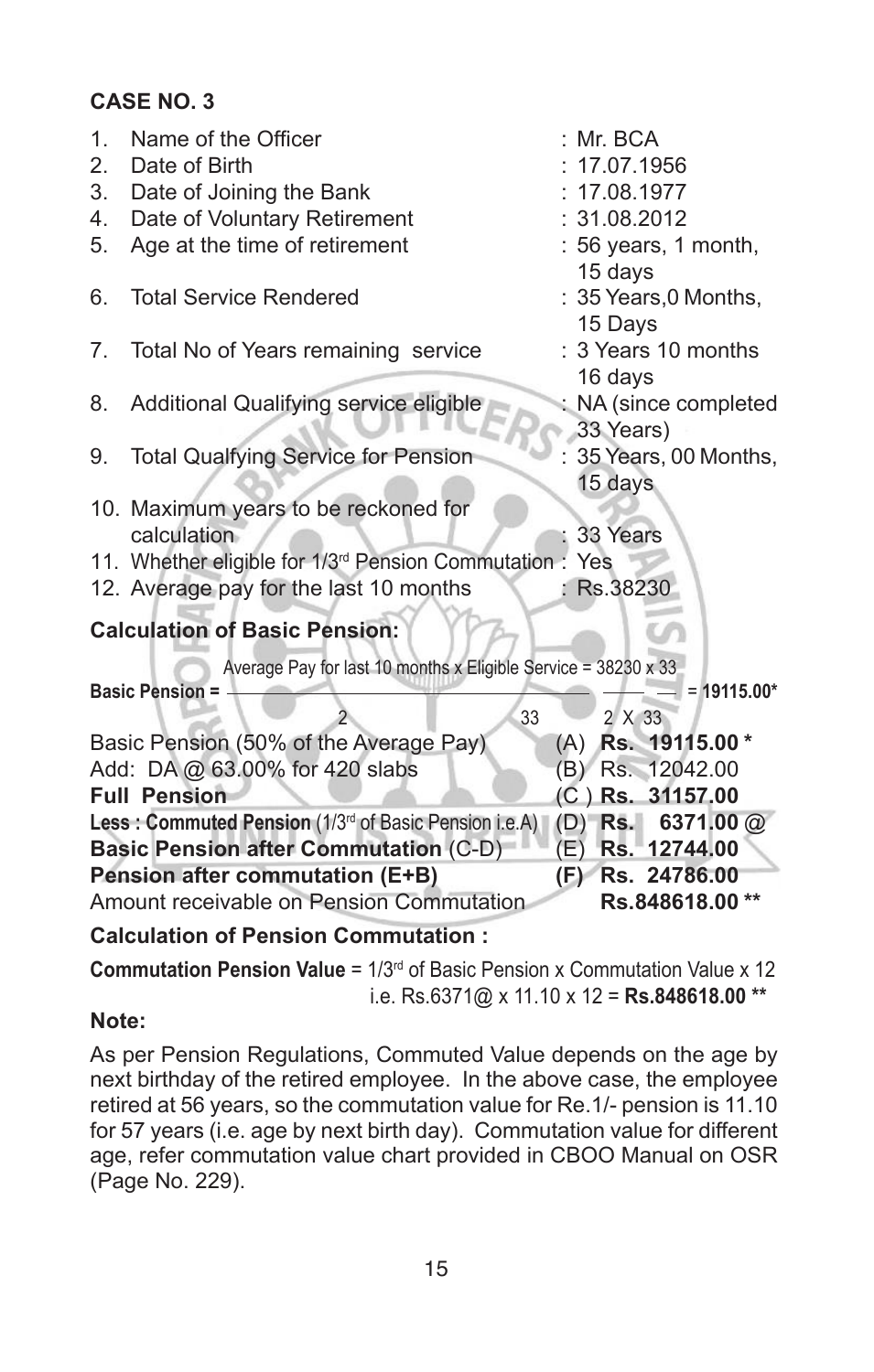#### **C) FAMILY PENSION**

#### **RATES FOR FAMILY PENSION**

| Scale of<br>pay  | <b>Retired before</b><br>01.07.1993       | Scale of<br>Pay       | <b>Retired</b><br>on or after<br>01.07.1983 | Scale of<br>pay        | On or After<br>01.04.1998                   |
|------------------|-------------------------------------------|-----------------------|---------------------------------------------|------------------------|---------------------------------------------|
| Upto 1500        | 30 % of Pay<br>(Min Rs.375.00)            | Upto<br>Rs.2870       | 30 % of Pay<br>(Min Rs.720.00)              | <b>Upto 7090</b>       | 30 % of Pay<br>(Min Rs.1779.00)             |
| Rs.3000          | Rs.1501-to 20% of Pay<br>(Min Rs.450.00)  | Rs.2871-to<br>Rs.5740 | 20% of Pay<br>(Min Rs.860.00)               | Rs.7091-to<br>Rs.14180 | 20% of Pay<br>(Min Rs.2186.00)              |
| Above<br>Rs.3000 | 15% of pay<br>(Min Rs.600<br>Max Rs.1250) | Above<br>Rs.5740      | 15% of pay<br>(Min Rs.1150)<br>Max Rs.2400) | Above<br>Rs.14180      | 15% of pay<br>(Min Rs.1616)<br>Max Rs.5930) |

#### **Note:**

- In case the aggregate of Basic Family Pension and additional Family Pension fall short of minimum pension, the pensioner would be given minimum family pension.
- "Pay: means Basic pay and other allowances reckoned for Provident Fund
- Where an officer employee dies while in service after having rendered 7 years of continuous service, the rate of family pension payable to the family shall be equal to **50% of the last drawn Pay or twice the Family Pension admissible, WHICHEVER IS LESS.** The amount so admissible shall be from the date following the death for a period of 7 years or to a period up to the date on which the deceased employee would have attained the age of 65 years had he survived, **whichever is earlier.**

#### **CASE NO. 1**

| $1\%$          | Name of the Officer (deceased)             | : $Mr. A$                |
|----------------|--------------------------------------------|--------------------------|
| 2.             | Date of Birth of the deceased              | : 05.10.1934             |
| 3.             | Date of Joining the Bank                   | : 11.03.1957             |
| 4.             | Date of Retirement                         | : 31.10.1992 (Retired at |
|                |                                            | 58 Yrs)                  |
| 5.             | Date of Death                              | : 17.03.2013             |
| 6.             | Age on the date of death                   | $: 79$ Yrs               |
| 7 <sub>1</sub> | <b>Total Service Rendered</b>              | : 35 Years, 7 Months,    |
|                |                                            | 20 Days                  |
| 8.             | Whether Age crossed 65 years as on         |                          |
|                | the date of death                          | : Yes                    |
| 9.             | <b>Total Qualfying Service for Pension</b> | : 35 Years, 7 Months,    |
|                |                                            | 20 days                  |
|                | 10. Last drawn pay at the time of death    | $:$ Rs.5050              |
|                |                                            |                          |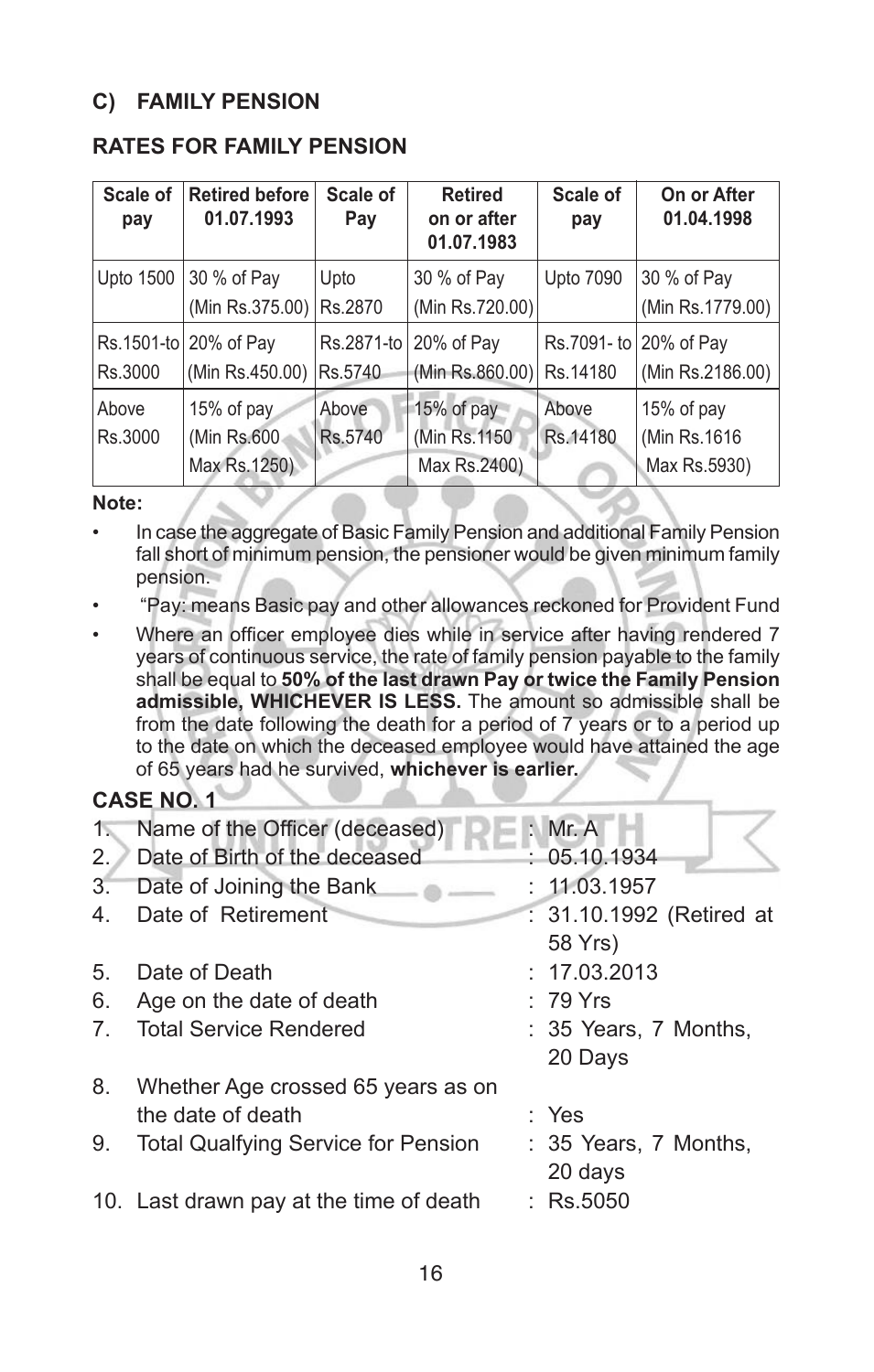#### **Calculation of Family Pension:**

Basic Family Pension @ of the last drawn Pay Rs. 5050.00 (A) Rs. 758.00 Add: Dearness Allowance at 733% on Last drawn Pay (B) Rs.5556.00 Total Family Pension  $(A) + (B)$  Rs.6314.00

## **Note : Since the pensioner retired on 31.10.1992 DA rate applicable will be the rate prevailing at that time.**

#### **Family Pension Payable:**

| <b>Maximum Family Pension</b> | (A) | Rs.         | 1250.00 |
|-------------------------------|-----|-------------|---------|
| <b>Family Pension</b>         | (B) | Rs.         | 758.00  |
| Twice the Family Pension      | (C) | Rs.         | 1516.00 |
| 50% of last drawn salary      | (D) | Rs.         | 2525.00 |
| Least of $(C)$ and $(D)$      |     | $R_{\rm S}$ | 1516.00 |

@Since the pensioner crossed 65 years as on date of death, the legal heirs are NOT eligible for twice the family pension, hence only Family Pension of Rs.758.00 will be paid).

 $\triangleleft$ 

# **CASE NO. 2**

| $\mathbf{1}$ . | Name of the Officer (deceased)             | : Mr. $Z$             |
|----------------|--------------------------------------------|-----------------------|
| 2.             | Date of Birth of the deceased              | 05.10.1955            |
| 3.             | Date of Joining the Bank                   | 01.11.1976            |
| 4.             | Date of Voluntary Retirement               | 17.11.2009            |
| 5.             | Date of Death                              | : 23.07.2013          |
| 6.             | Age as on the date of death                | : 58 Yrs              |
|                | <b>Total Service Rendered</b>              | : 33 Years, 0 Months, |
|                |                                            | 16 Days               |
| 8.             | Whether Age crossed 65 years as on         |                       |
|                | the date of death                          | No@                   |
| 9.             | <b>Total Qualfying Service for Pension</b> | : 33 Years, 0 Months, |
|                |                                            | 16 days               |
|                | 10. Last drawn pay at the time of death    | $:$ Rs.32710          |
|                | Calculation of Family Doneion:             |                       |

#### **Calculation of Family Pension:**

| Basic family Pension @ 15% of Pay of Rs.32710.00 (A) Rs. 4907.00 |                    |
|------------------------------------------------------------------|--------------------|
| Twice the Family Pension                                         | (B) Rs. 9814.00    |
| 50% of last drawn salary                                         | $(C)$ Rs. 16355.00 |
| Least of $(B)$ and $(C)$                                         | Rs. 9814.00        |
|                                                                  |                    |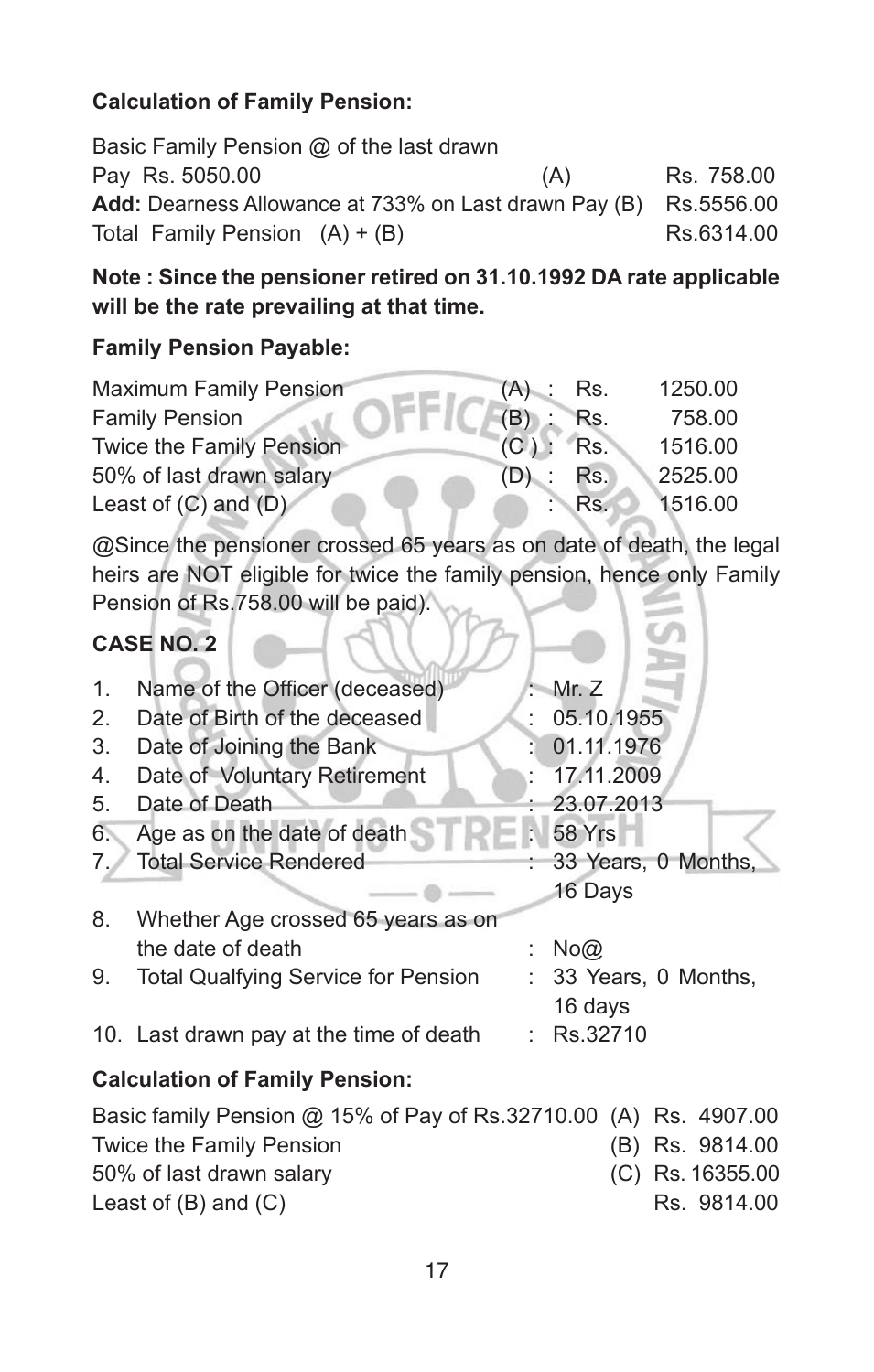### **Family Pension Payable:**

| Basic family Pension @ 15% of Pay of Rs.32710.00 (A) Rs. 4907.00 |  |                 |
|------------------------------------------------------------------|--|-----------------|
| Twice the Family Pension                                         |  | (B) Rs. 9814.00 |
| Add: DA @ 80.25% (536 slabs) on (B)                              |  | (C) Rs. 7875.00 |
| Total FAMILY Pension (B+C)                                       |  | Rs.17689.00     |

@ Since the pensioner has not crossed the age of 65 years, the Family Pension eligible will be twice the amount of Family Pension or 50% of last drawn Pay, whichever is les. Family pension at twice the amount will be payable till the date on which the pensioner would have attained 65 years of age or 7 years whichever is earlier. The date upto which the same will be payable is determined as shown below:

| Date of<br>birth | <b>Retirement</b><br><b>Date</b> | Date of<br>death | Date of<br>attaining<br>the age of<br>65 years | <b>7 Years</b><br>after the<br>date of<br><b>Retirement</b> |
|------------------|----------------------------------|------------------|------------------------------------------------|-------------------------------------------------------------|
| 05.10.1955       | 17.11.2009 23.07.2013 04.10.2015 |                  |                                                | 16.11.2016                                                  |

**In this case, legal heirs are eligible for Twice the Family Pension till 04.10.2015 and thereafter only Normal Family Pension only becomes payable.**

**CASE NO. 3 - FAMILY PENSION IN THE CASE OF MISSING PERSONS**

| 1. | Name of the Missing Officer                | : Mr. $Z$             |
|----|--------------------------------------------|-----------------------|
| 2. | Date of Birth of the Missing Officer       | : 14.05.1972          |
| 3. | Date of Joining the Bank                   | : 10.12.1999          |
| 4. | Date since Missing                         | : 22.04.2010          |
| 5. | Age on the date of missing                 | $: 38$ Yrs            |
| 6. | <b>Total Service Rendered</b>              | : 10 Years, 4 Months, |
|    |                                            | 12 Days               |
| 7. | Whether Age crossed 65 years on the        |                       |
|    | date of missing                            | : No                  |
| 8. | <b>Total Qualfying Service for Pension</b> | : 10 Years, 4 Months, |
|    |                                            | 12 days               |
| 9. | Last drawn pay at the time of Missing      | $:$ Rs.19600          |
|    |                                            |                       |

**In the captioned case, the employee is missing and not reported for duty and his whereabouts are not known. As per Central Civil Service Pension Rules, if any person is missing and a FIR is lodged and could not be traced, family pension should be paid to the legal heir after one year from the date of filing FIR.**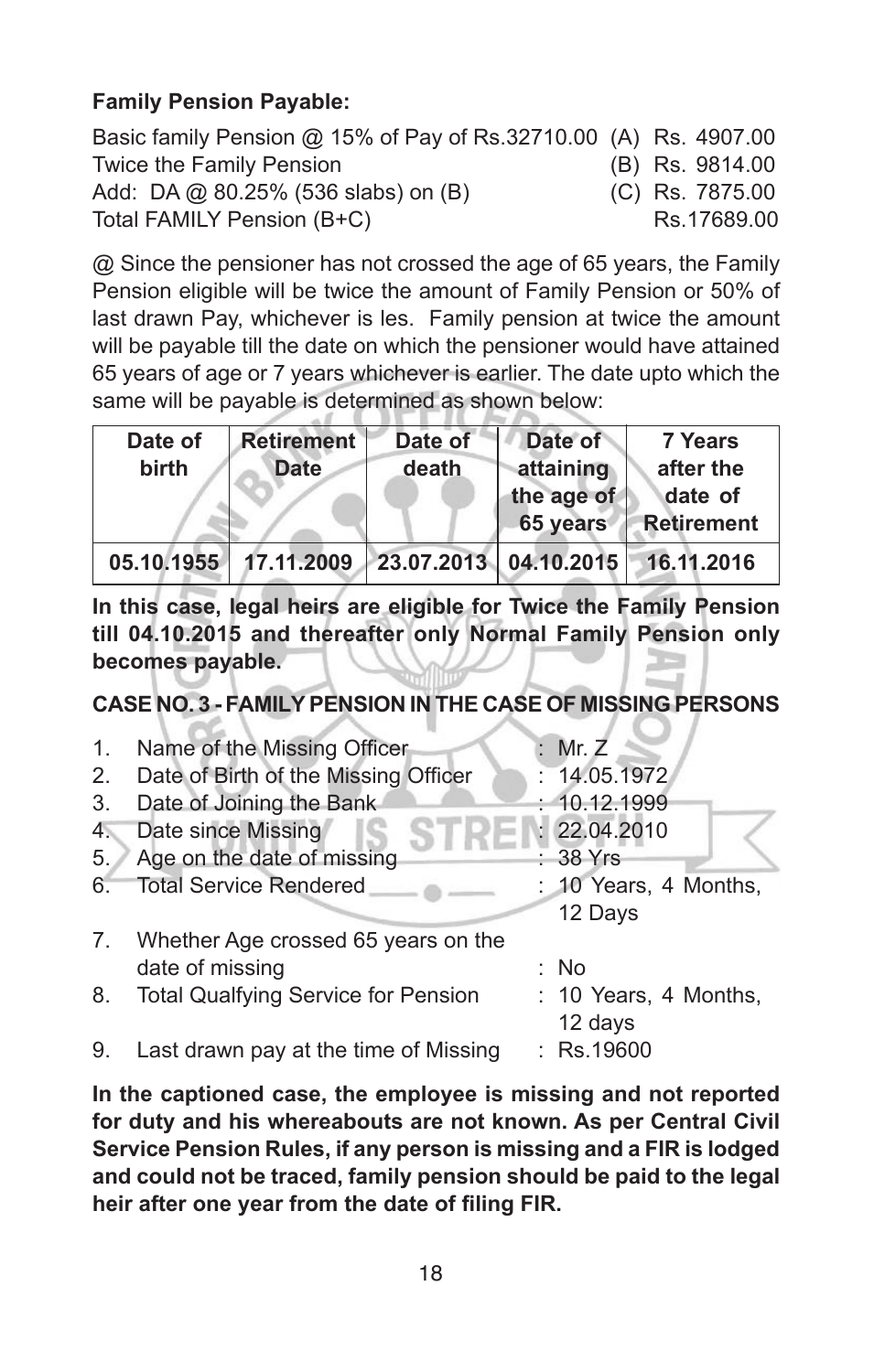### **Determination of Family Pension:**

| Maximum Family Pension   | $(A)$ : Rs. 5930.00 |
|--------------------------|---------------------|
| Normal Family Pension    | $(B)$ : Rs. 2841.00 |
| Twice the Family Pension | $(C)$ : Rs. 5682.00 |
| 50% of last drawn salary | $(D)$ : Rs. 9800.00 |
| Least of $(C)$ and $(D)$ | : Rs. $5682.00$     |

#### **Calculation of Family Pension:**

Basic family Pension @ 15% of pay of Rs.19600.00 (A) Rs. 2841.00 Twice the Family Pension (B) Rs. 5682.00 Add: DA @ 80.25% on (B) (C) Rs. 4560.00 **Total Family Pension (B) + (C) <b>Rs.** 10242.00

| Date of<br><b>Birth</b> | <b>Retirement</b><br><b>Date</b> | Date of<br><b>Missing</b> | Date of<br>attaining | 7 Years<br>lafter   |
|-------------------------|----------------------------------|---------------------------|----------------------|---------------------|
|                         |                                  |                           | 65 Years age         | date of<br>Missing* |
| 14.05.1972              | 31.05.2032                       | 22.04.2010                | 14.05.2037           | 23.10.2017          |

**\* In this case the FIR was filed on 23.10.2010. Hence, legal heirs are eligible for the Twice the family pension till 23.10.2017 and thereafter only Normal Family Pension will be payable.**

## **CASE NO. 4**

| $1\%$ | Name of the Officer (deceased)             | : Mr AA                |
|-------|--------------------------------------------|------------------------|
| 2.    | Date of Birth                              | : 01.05.1984           |
| 3.    | Date of Joining the Bank                   | : 05.05.2006           |
| 4.    | Date of Retirement                         | : 30.04.2044           |
| 5.    | Date of Death                              | : 28.03.2013           |
| 6.    | Age on the date of death                   | : 23 Yrs               |
| 7.    | <b>Total Service Rendered</b>              | : 06 Years, 10 Months, |
|       |                                            | 23 Days                |
| 8.    | Whether Age crossed 65 years on the        |                        |
|       | date of death                              | : No                   |
| 9.    | <b>Total Qualfying Service for Pension</b> | : 06 Years, 10 Months  |
|       |                                            | 23 days                |
|       | 10. Last drawn pay at the time of death    | $:$ Rs.17500           |
|       |                                            |                        |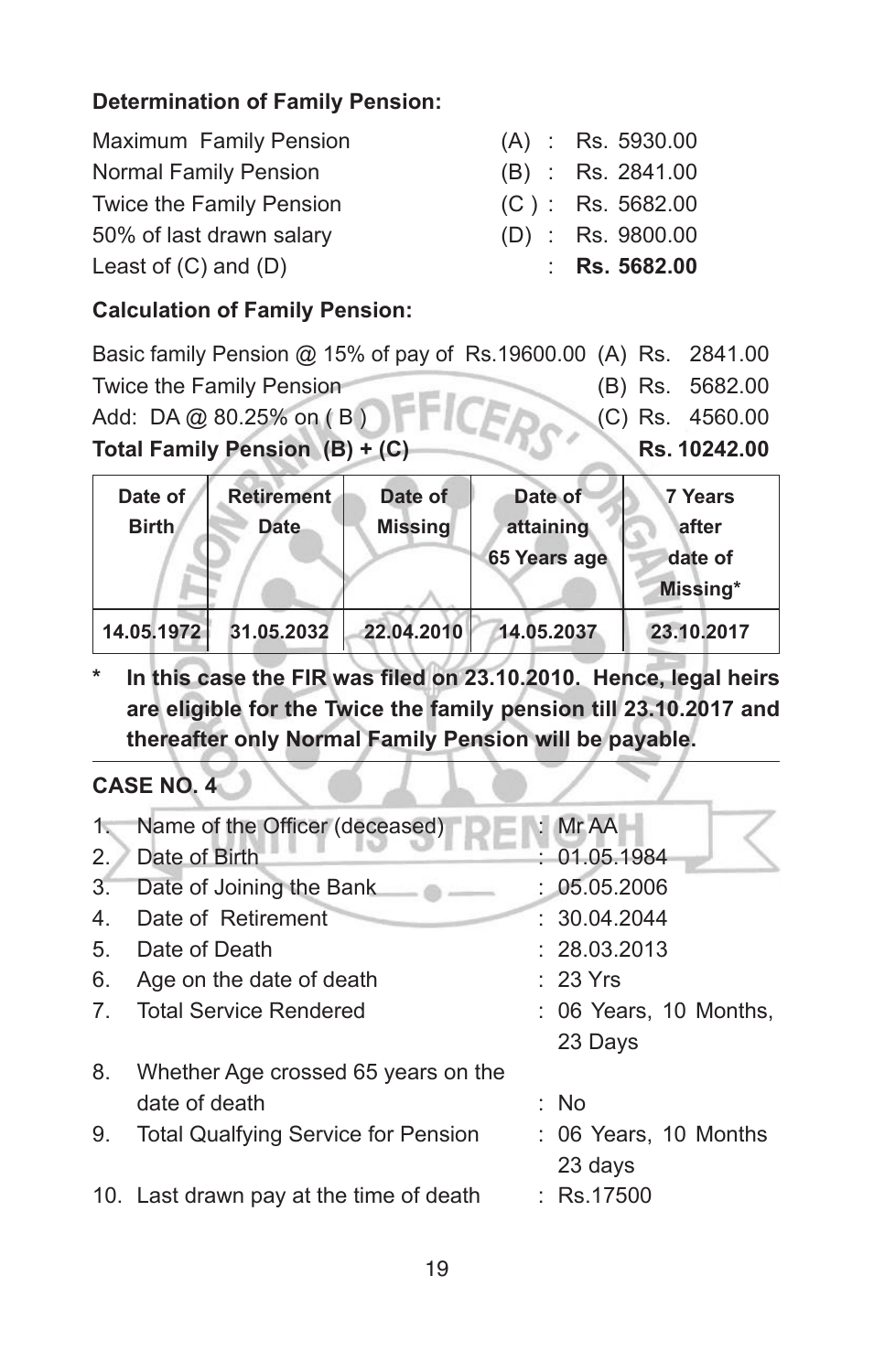### **Determination of Family Pension:**

| Maximum Family Pension       | $(A)$ : Rs. 5930.00 |
|------------------------------|---------------------|
| <b>Normal Family Pension</b> | $(B)$ : Rs. 2625.00 |
| Twice the Family Pension     | $(C)$ : Rs. 5250.00 |
| 50% of last drawn salary     | $(D)$ : Rs. 8750.00 |
| Least of $(C)$ and $(D)$     | : $Rs. 5250.00$     |

#### **Calculation of Family Pension Payable:**

| <b>Total Family Pension</b>               | Rs. 9463.00       |
|-------------------------------------------|-------------------|
| Add: DA @ 80.25% (536 slabs) on (B)       | $(C)$ Rs. 4213.00 |
| Twice the Family Pension                  | (B) Rs. 5250.00   |
| Basic family Pension @ 15% of Rs.17500.00 | (A) Rs. 2625.00   |

**Date Upto Which Twice the Family Pension Payable:**

| Date of<br>birth | <b>Retirement</b><br><b>Date</b> | Date of<br>death | Date of<br>attaining 65 | 7 Yrs.<br>after the<br>Years of age   date of Death |
|------------------|----------------------------------|------------------|-------------------------|-----------------------------------------------------|
| 01.05.1984       | 30.04.2044 28.03.2013 01.05.2049 |                  |                         | 27.03.2020                                          |

**Legal heirs are eligible for the twice the Family Pension upto 27.03.2020 and thereafter only Normal Family Pension ( i.e. Rs.2625 PLUS DA) will become payable.**

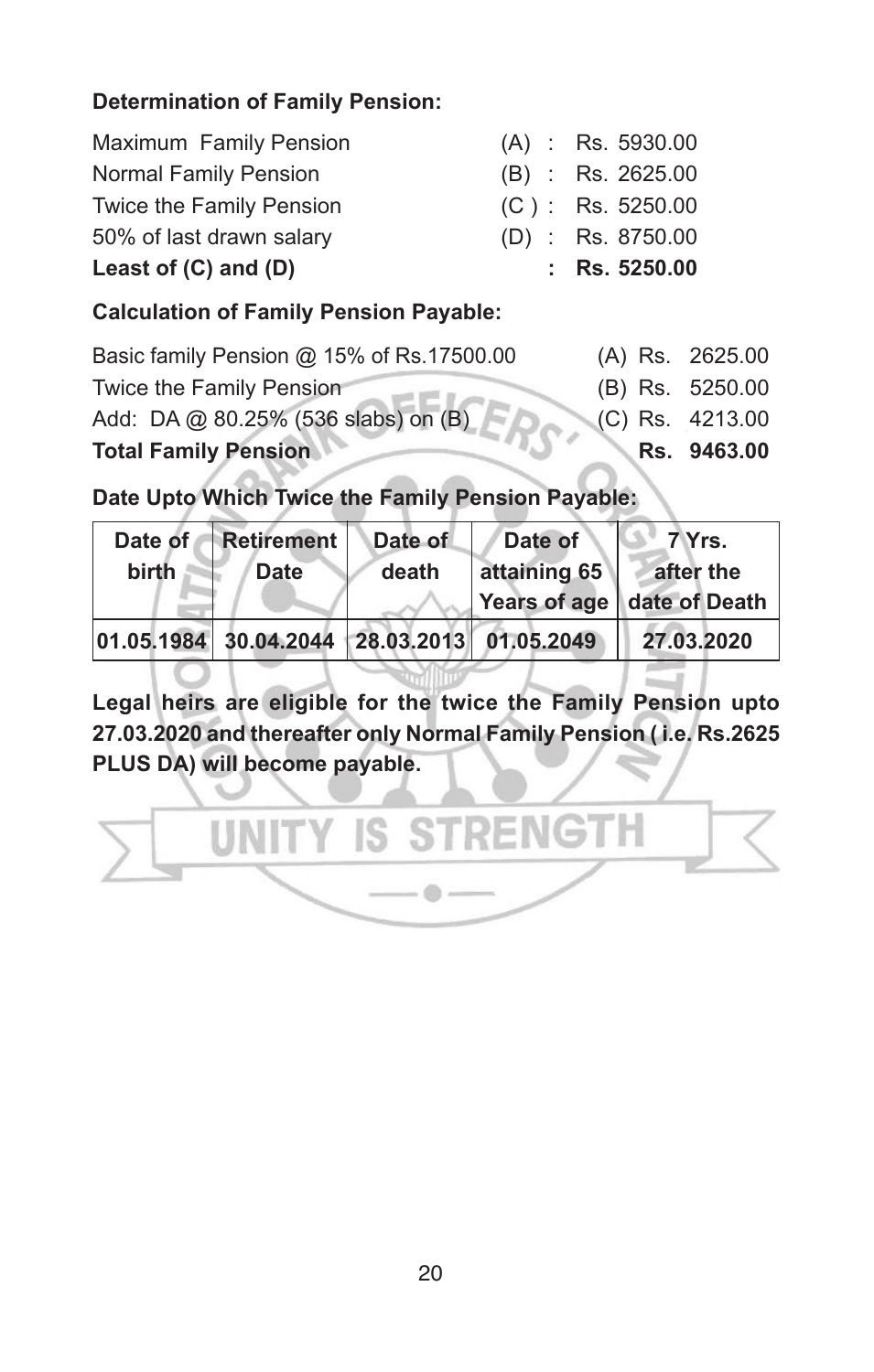# **II. NEW PENSION SCHEME [ NPS ]**

# **1.0 INTRODUCTION**

New Pension Scheme (NPS) is a defined contribution based pension system launched by Government of India with effect from 1<sup>st</sup> January 2004. As a first step towards instituting pension reforms, Government of India moved from a defined benefit based pension system to defined contribution based pension system. Govt. of India, Ministry of Finance vide Notification F No.5/7/2003, dt 10.10.2003 established Pension Fund Regulatory and Development Authority (PFRDA) to promote old age income security by establishing, developing and regulating pension funds to protect the interest of subscribers. Later, a Bill was introduced towards giving it a legal sanctity and after almost 9 years now the Bill has been passed by the Parliament.

To, begin with, the Govt. of India in exercise of their executive powers adopted National Pension System (NPS) based on the defined contributions in respect of all new entrants to Central Govt. Services (except armed forces) with effect from 1<sup>st</sup> January 2004. Most of the States have since notified a similar pension system for their entrants.

# **1.1 Implementation in the Banking industry**

As per the agreement dated 27<sup>th</sup> November 2009 signed by Indian Banks' Association (IBA) representing Bank Managements and United Forum of Bank Unions (UBFU) representing the 9 unions in the banking industry, **a defined contribution Pension Schem**e viz., New Pension Scheme instead of defined benefit pensions scheme was agreed for those who are joining the services of the banks on or after 1<sup>st</sup> April 2010. The scheme was introduced in all the Banks including our Bank. Accordingly, **all officers and employees who joined the services of the Bank on or after 1st April 2010 are governed by the New Pension Scheme.**

## **2.0 HOW NPS WORKS:**

**2.1 Regulator:**

**PFRDA** is the prudential Regulator for the New Pension System (NPS)

## **2.2 NPS Trust**

PFRDA has established the NPS Trust under Indian Trust Act, 1882 and appointed NPS Board of Trustees in whom the adminstration of the "New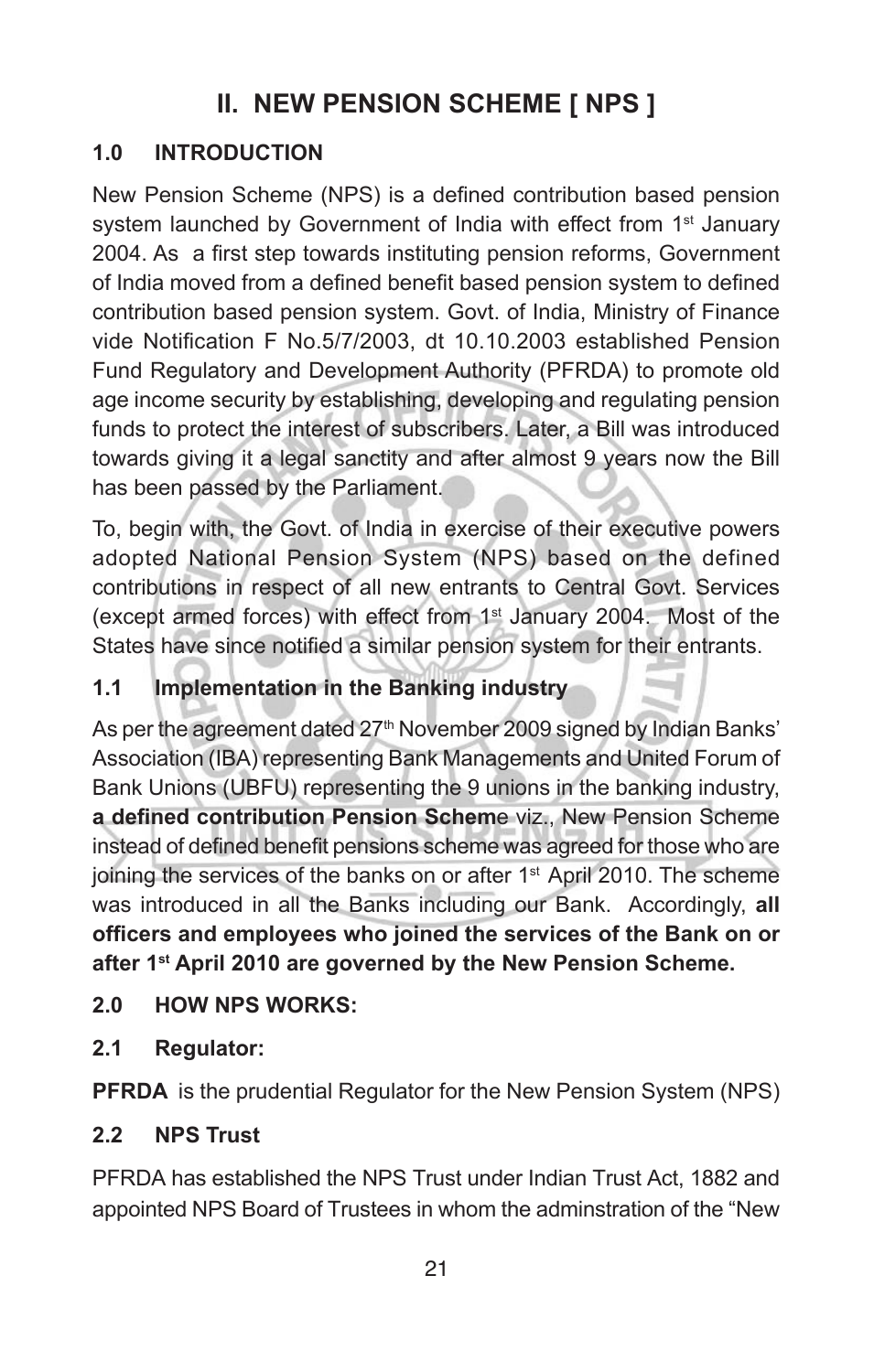Pension System" vests under Indian Law. The Trust is responsible for taking care of the funds under the NPS. The Trust holds an account with the Bank of India and this Bank is designated as the NPS Trustee Bank.

# **2.3 Central Record Keeping Agency (CRA)**

National Securities Depository Limited (NSDL) has been appointed as the CRA. The record keeping, administration and customer service functions for subscribers of the NPS shall be cenralised and performed by the CRA.

# **2.4 Trustee Bank**

Bank of India has been appointed as NPS Trustee Bank. It manages the Pension Funds in accordance with the provisions of the NPS Scheme and the guidelines/notifications, issued by PFRDA. Ministry of Finance and Govt. of India from time to time.

# **2.5 Pension Funds (PFs)/Pension Fund Managers (PFM):**

Appointed PFMs manage the retirement savings of the subscribers under the NPS. The PFMs are required to invest strictly in accordance with guidelines issued by the Govt/PFRDA. The list of approved PFMs are as below:

- ✓ ICICI Prudential Pensioin Funds Management Company Ltd.
- ✓ IDFC Pension Fund Management Co Ltd.
- ✓ Kotak Mahinda Pension Fund Ltd.
- ✓ Reliance Capital Pension Fund Ltd.
- **SBI Pension Funds Ltd.**
- ✓ UTI Retirement Solutions Ltd.

**The PFMs will be chosen by the Bank based on their performance. The PFMs are required to invest strictly in accordance with guidelines issued by the Govt/PFRDA.**

# **2.6 Annuity Service Providers (ASPs)**

ASPs shall be identified by PFRDA and would be responsible for delivering a regular monthly penion to the subscriber(s).

# **2.7 Point of Presence (POP)**

POP acts as the interface between subscriber and the CRA. POP will perform the functions relating to registration of subscribers by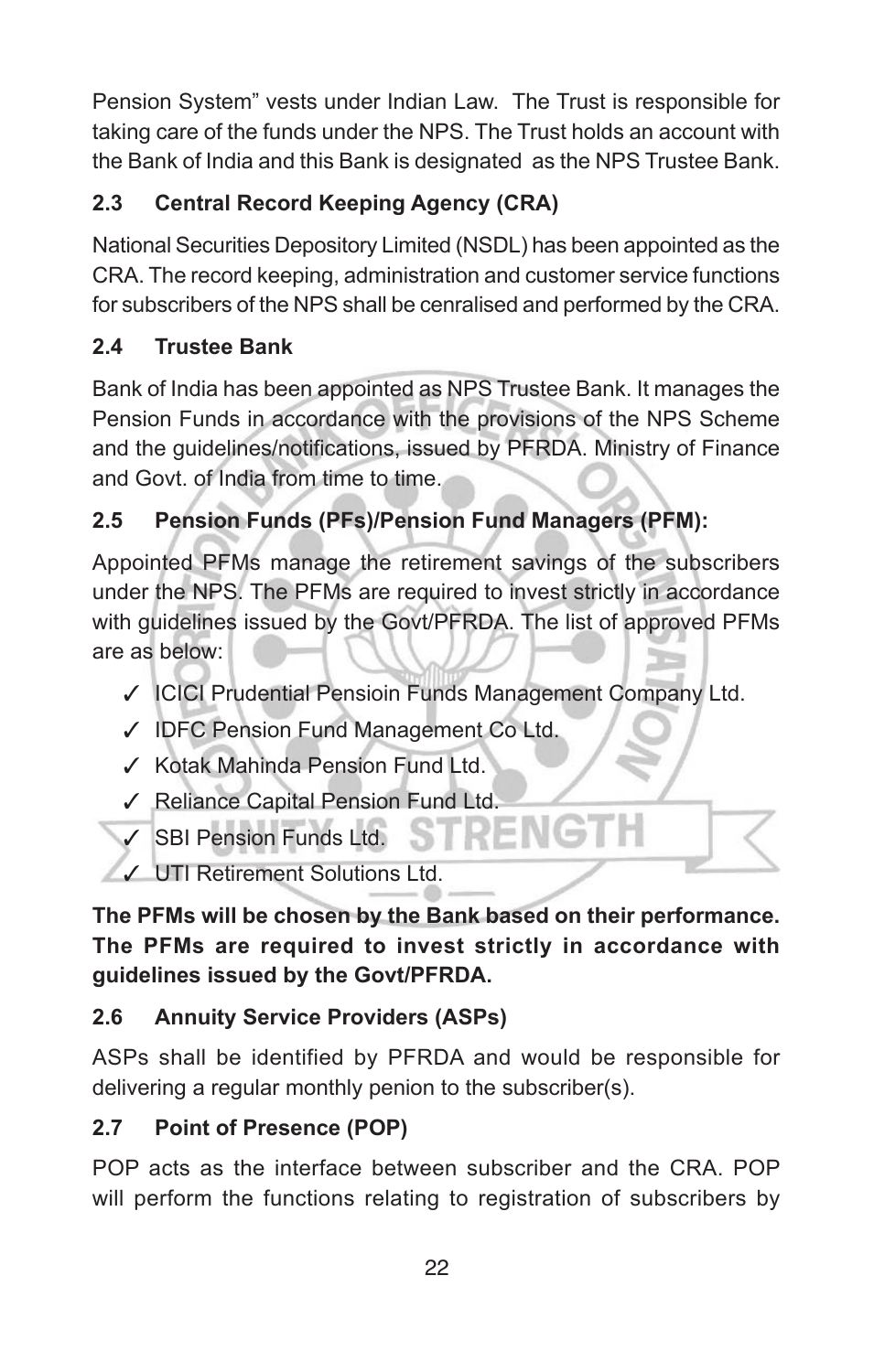opening Permanent Retirement Account (PRA), undertaking Know Your Customer (KYC) verification, receiving contributions from subscribers and transmission of the same to NPS Trust Account maintained with the Trustee Bank and maintain records in this account.

# **2.8 Subscribers**

All the officers and employees who join the Scheme by applying are the subscribers. They will have a separate individual Pension Retirement Account Number (PRAN). Even though under the NPS each subscriber will be able to select a professional Pension Fund Manager (PFM) from Pension Fund Managers registered under NPS, in Banks, one single PFM is selected by the Bank.

# **3.00 Types of Account**

**a) Tier I :** Tier-I of the NPS constituting the non withdrawable pension account. The subscriber shall contribute his/her savings for building a retirement corpus till the age of 60.

**b) Tier II:** This is a voluntary savings facility which provides liquidity for subscriber. This means that the subscriber will be free to withdraw his/her savings whenever he/she wishes. To have Tier-II account, the subscriber should have Tier-I account which is a pre-requisite.

## **4.00 MERITS OF NPS:**

**4.1** The employer and employee makes equal contribution to the NPS Account of the subscriber. The defined contribution as per the 9<sup>th</sup> Bipartite Settlement is **"10% of the Basic Pay + Dearness Allowance"**.

4.2 It is simple. All that is to be done is to open an account with any one of the POP and get PRAN.

4.3 It is portable. Subscriber can operate account from anywhere in the country, even, if he/she changes the city, job or fund manager. Under the old pension scheme those who resign from the job before completion of 10 years will lose the entire contribution of the Management.

4.4 It is regulated. NPS is regulated by PFRDA with transparent investment norms and regular monitoring and performance review of Fund Manager by NPS Trust.

4.5 It is eligible for tax exemption as per I. T. Act, 1961 as amended from time to time.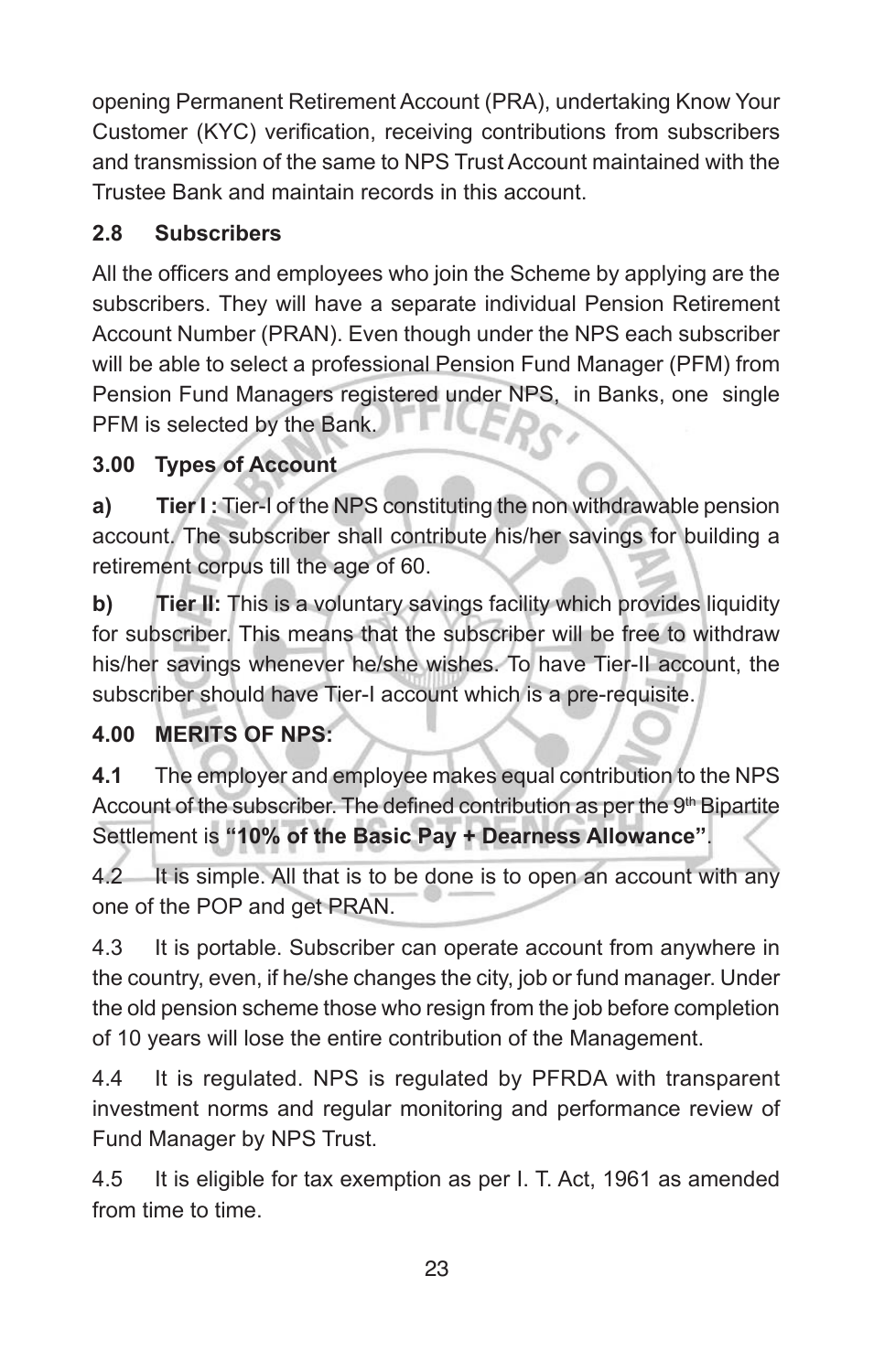4.6 Routine periodical disclosure of the fund helps the subscriber to achieve better fund management.

4.7 If subscriber dies, the whole corpus outstanding in his name is available for legal heirs. Legal heirs can either continue to avail Pension or can withdraw the full corpus.

#### **5.00 DEMERITS OF NPS**

5.01 At present there is no provision for Temporary/Partial withdrawals.

5.02 Pension on retirement depends on the accumulated corpus, which in turn depend on the yield generated by PFM i.e. Pension is undefined and creates uncertainty.

| <b>OLD PENSION SCHEME</b>                                                                                                                        | <b>NEW PENSION SCHEME</b>                                                                                                                                      |  |  |  |
|--------------------------------------------------------------------------------------------------------------------------------------------------|----------------------------------------------------------------------------------------------------------------------------------------------------------------|--|--|--|
|                                                                                                                                                  |                                                                                                                                                                |  |  |  |
| Defined contribution, Defined Pension                                                                                                            | Defined contribution, Undefined Pension                                                                                                                        |  |  |  |
| Managed by a Trust of the Bank                                                                                                                   | Managed by a PFM regulated by PFRDA                                                                                                                            |  |  |  |
| Contribution by Employer is only 10%<br>of Basic Pay and other Allowances<br>ranking for PF                                                      | Contribution by Employee and matching<br>contribution by Employer is 10% of Basic<br>Pay and other Allowances ranking for PF<br><b>PLUS Dearness Allowance</b> |  |  |  |
| No Temporary withdrawals permitted                                                                                                               | No temporary withdrawals permitted                                                                                                                             |  |  |  |
| If spouse is not alive and children<br>of the predeceased are married or<br>crossed the age of 25 years, Payment<br>of family pension is stopped | Under the NPS the nominee or legal<br>heirs are eligible to receive back the<br>corpus outstanding on the date of death<br>of the subscriber                   |  |  |  |
| <b>Restrictive clauses:</b>                                                                                                                      | Since the fund is managed by an outsider, the                                                                                                                  |  |  |  |
| Pension is payable subject to future<br>a)<br>good conduct of the pensioner                                                                      | Bank has no right over the NPS corpus                                                                                                                          |  |  |  |
| b) A portion of Pension can be<br>withheld if there is a financial loss.<br>conviction by court, grave mis-<br>conduct, etc., by Pensioner.      |                                                                                                                                                                |  |  |  |
| c) Competent Authority can order<br>recovery of financial loss due to<br>the acts of Pensioner caused to<br>the Bank.                            |                                                                                                                                                                |  |  |  |
| Family pension is paid till the spouse<br>is alive or to legal heirs                                                                             | Outstanding corpus can be withdrawn<br>by the legal heirs and can invest in fixed<br>interest bearing securities                                               |  |  |  |

#### **OLD PENSION SCHEME Vs. NEW PENSION SCHEME - A COMPARISON**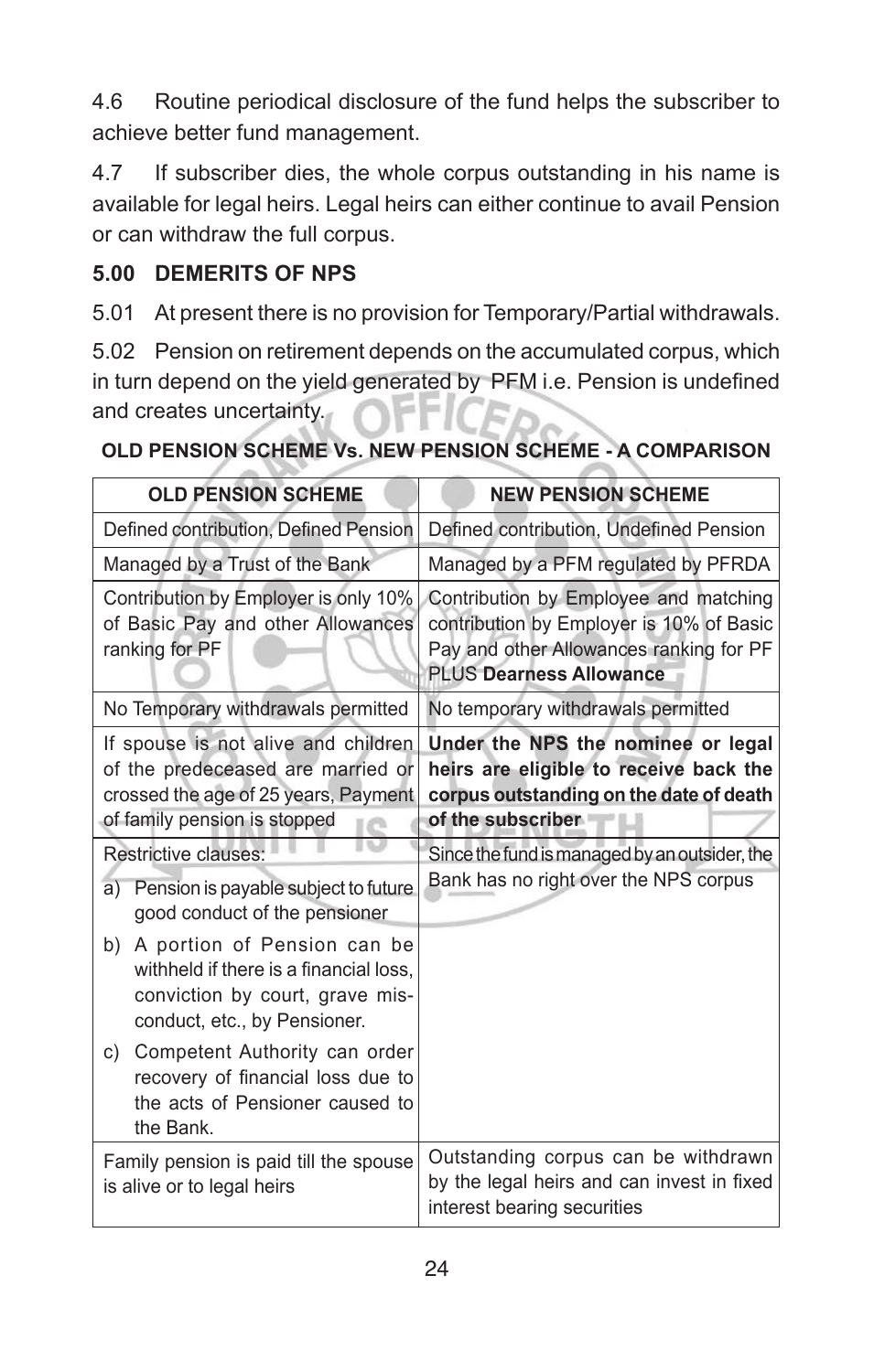# **III. HOW TO CALCULATE GRATUITY?**

**OSR: Regulation 46:** Every Officer shall be eligible for Gratuity on:

- a. Death
- b. Retirement on attaining the age of superannuation
- c. Disablement rendering him unfit for further service as certified by a Medical officer approved by the Board
- d. Resignation, Voluntary Retirement after completing 10 years of continuous service or
- e. Termination of service after completion of 10 Years of Service.

**Quantum:** The amount of Gratuity payable to an officer shall be one month's pay for every completed year of service, subject to a Maximum of 15 month's Pay with effect from 01.11.1987. For *cases coming under sub clause (a) to (e) of Regulation No.21, gratuity shall be payable at the rate of one month's pay for each completed year of service and proportionately on pro rate for the part of the year of service, not being less than 6 months subject to a maximum of 15 months.*

*For cases coming under (e) i.e, on retrenchment, the employee shall be entitled to receive Gratuity at the rate of half month's salary for every completed year of service and proportionately on pro rata for the part of the service not being less than 2 months subject to a minimum of 2 month's salary.*

*Further Provided that where the officer has completed more than 30 years of service, he shall be eligible by way of Gratuity for an additional amount at the rate of one half (1/2) of a month's pay for each completed year of service beyond 30 Years.*

*Provided further that "Pay" for the purpose of Gratuity of an officer who ceased to be in service during the period 01.07.1993 to 31.10.1994 shall be with regard to Scale of Pay as specified in Sub-regulation (1) of Regulation 4.*

*Provided also that "Pay: for the purpose of Gratuity of an officer who ceased to be in service during the period 01.04.1998 to 31.10.1999 shall be with regard to Scale of Pay as specified in sub regulation (2) of Regulation 4.*

*Note: if the fraction of service completed is beyond 6 months or more, gratuity will be paid prorata for the period.*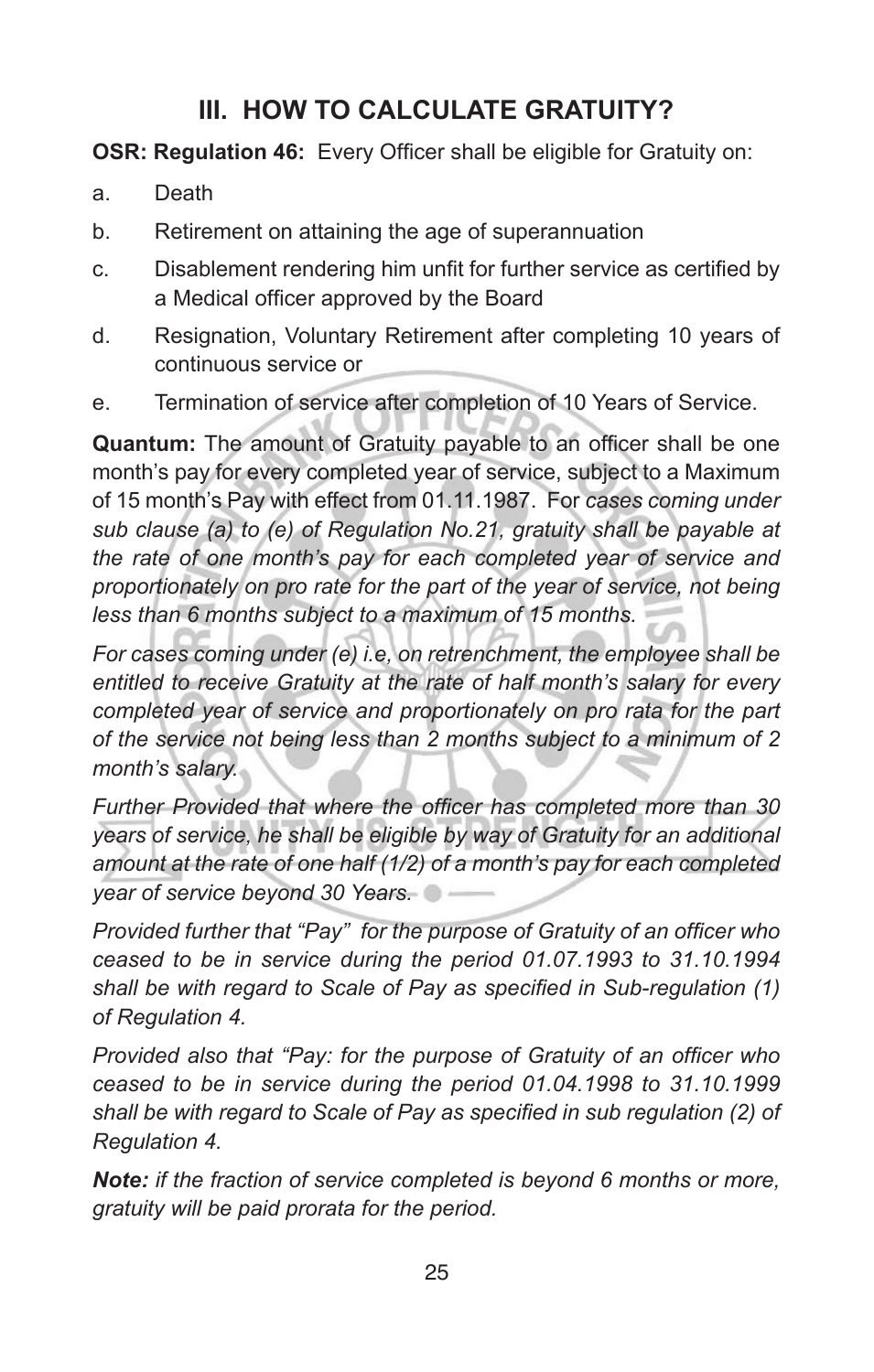#### **Important:**

- a. **No forfeiture of gratuity for dismissal on account of misconduct except in cases where such** misconduct causes financial losses to the bank and in that case to that extent only.
- b. Length of service is calculated from the date of initial appointment till cessation.
- c. "Pay" means the average of the full amount of basic pay and special allowance and officiating allowance, if any, payable to an employee during the twelve months immediately preceding death, disability, retirement, resignation, and termination of service. In case of retrenchment, 'Salary" means Basic Pay and all other allowances drawn during the month preceding retrenchment.
- d. Notwithstanding above, the Board of Directors of the Bank may, at their entire discretion, sanction gratuity in excess of the prescribed limit in such manner and to such extent as they deem fit.

### **Calculation of Grauity**

## **Gratuity Payable under Gratuity Fund Regulations:**

Gratuity payable to an officer shall be one month's for every completed year of service subject to a Maximum of 15 months' pay provided that where an officer has completed more than 30 years of service, he shall be eligible by way of Gratuity an additional amount at the rate of onehalf (1/2) of a month's pay for each completed year of service beyond 30 years. Pro-rata is payable for part of the year of service not being less than 6 months.

#### **Gratuity Payable under Payment of Gratuity Act, 1972:**

Gratuity is payable at the rate of 15 days' wages based on the rates of wages last drawn by the employee concerned.

**Note:** In the cases of a monthly rated employees, the 15 days' shall be calculated by dividing the monthly rates of wages last drawn by him by 26 and multiplying the quotient by 15). **The maximum Gratuity payable to an employee shall not exceed Rs.10.00 lac w.e.f. 24.05.2010.**

The Gratuity of an employee, whose services have been terminated for any act of willful omission or negligence causing any damage or loss to or destruction of property belonging to the employer shall be forfeited to the extent of the damage or loss so caused.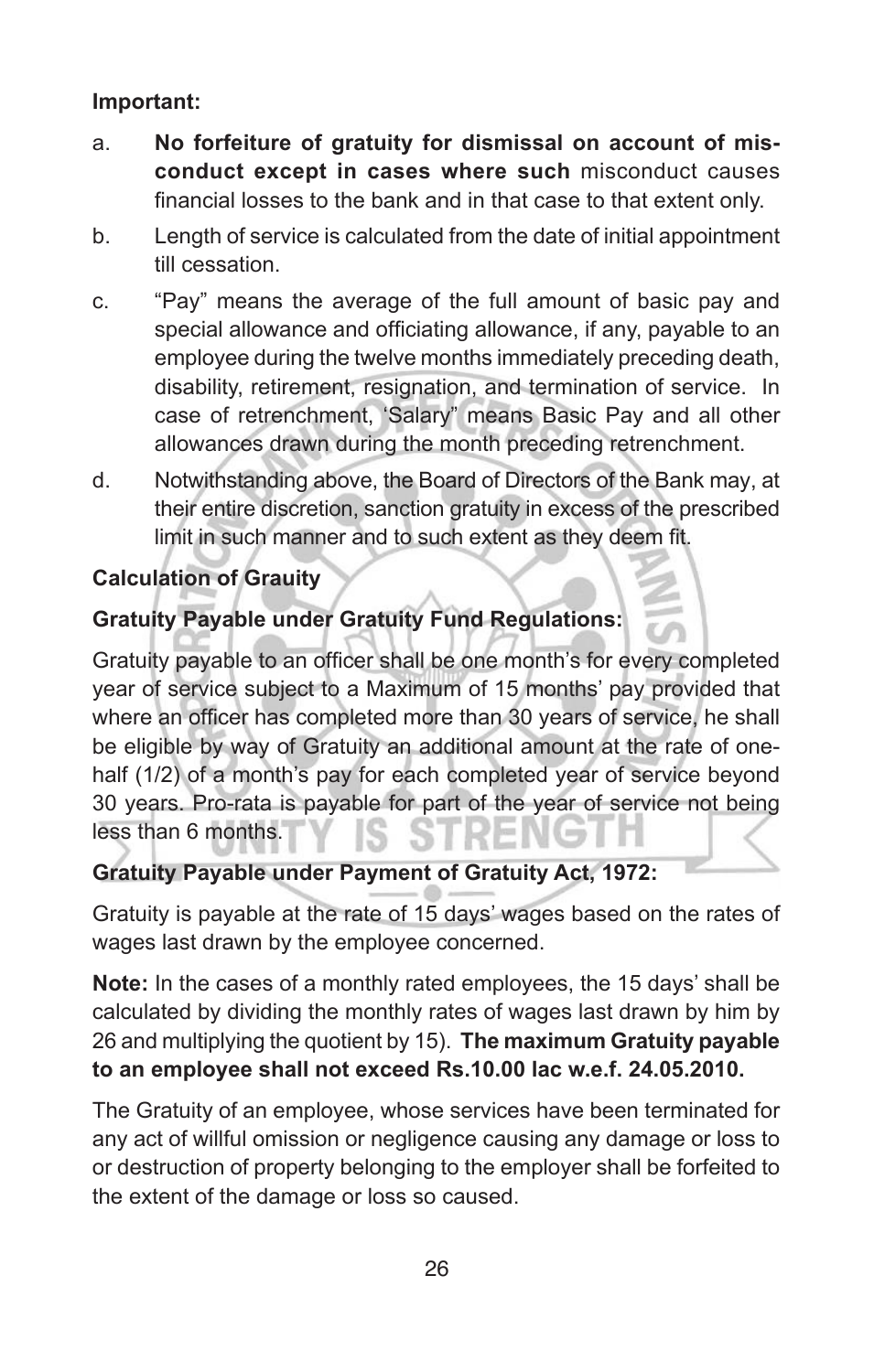## **Gratuity Payable on Retirement on Superannuation: CASE 1:**

| 1 <sub>1</sub> | Name of the Officer           |  | : Mr. MUTHURAJ                |
|----------------|-------------------------------|--|-------------------------------|
| 2 <sub>1</sub> | Date of Birth                 |  | : 02.08.1953                  |
|                | 3. Date of Joining the Bank   |  | : 19.01.1983                  |
| 4 <sup>1</sup> | Date of Retirement            |  | : 31.08.2013                  |
| 5.             | Age at the time of retirement |  | $\therefore$ 60 years         |
|                | 6. Total Service Rendered     |  | : 30 Years, 7 Months, 13 Days |
|                | 7. Last Drawn Pay             |  | : Basic Pay Rs. 29700.00      |
|                |                               |  | <b>PQA</b><br>Rs. 1030.00     |
|                |                               |  | <b>FPA</b><br>965.00<br>Rs.   |
|                |                               |  | Rs. 30910.00<br>Total         |

**Gratuity Payable under Gratuity Fund Regulations:**

### **Calculation of Gratuity for service up to 30 Years (A)**

(Last drawn Basic Pay + FPA + FQA) X No. of Years of Service (Max.15 months Pay per year)

**i.e. = (29700+1030+900) X 15 (A) Rs.474450.00**

**Additional Gratuity for service above 30 Years (B)**

Last Drawn Pay X No. of Years of service above 30 ( $\frac{1}{2}$  of Pay for every year)

i.e. (29700+1030+900) X 1

 $\sqrt{2}$ 

= Rs.15815.00

#### **Total Gratuity Payable (A+B) = Rs.491427.50**

**(15/26) for every completed year of service X 31 Years Gratuity Payable under Payment of Gratuity Act, 1972 Last Drawn pay (i.e. Basic Pay+FPA+PQA(increment component)+DA) X 15 days pay** 

i.e. (29700+1030+900)+27334 (DA @ 88.95% FOR AUG

#### **Maximum gratuity payable is restricted to Rs.10.00 lac under the Act and therefore retired employee is eligible for Rs.10,00,000/- only. Note:**

- 1) As per the Gratutity Act, gratuity shall payable either under any approved Funds or the Act, whichever is higher. Gratuity payable in this case will be Rs.10,00.000 lakhs (Max under the Act) as it is more than the Gratuity payable under the Gratuity Fund regulations.
- **2) Please note that gratuity amount received upto Rs.10.00 lac is fully exempt from income tax under the Income Tax Act.**